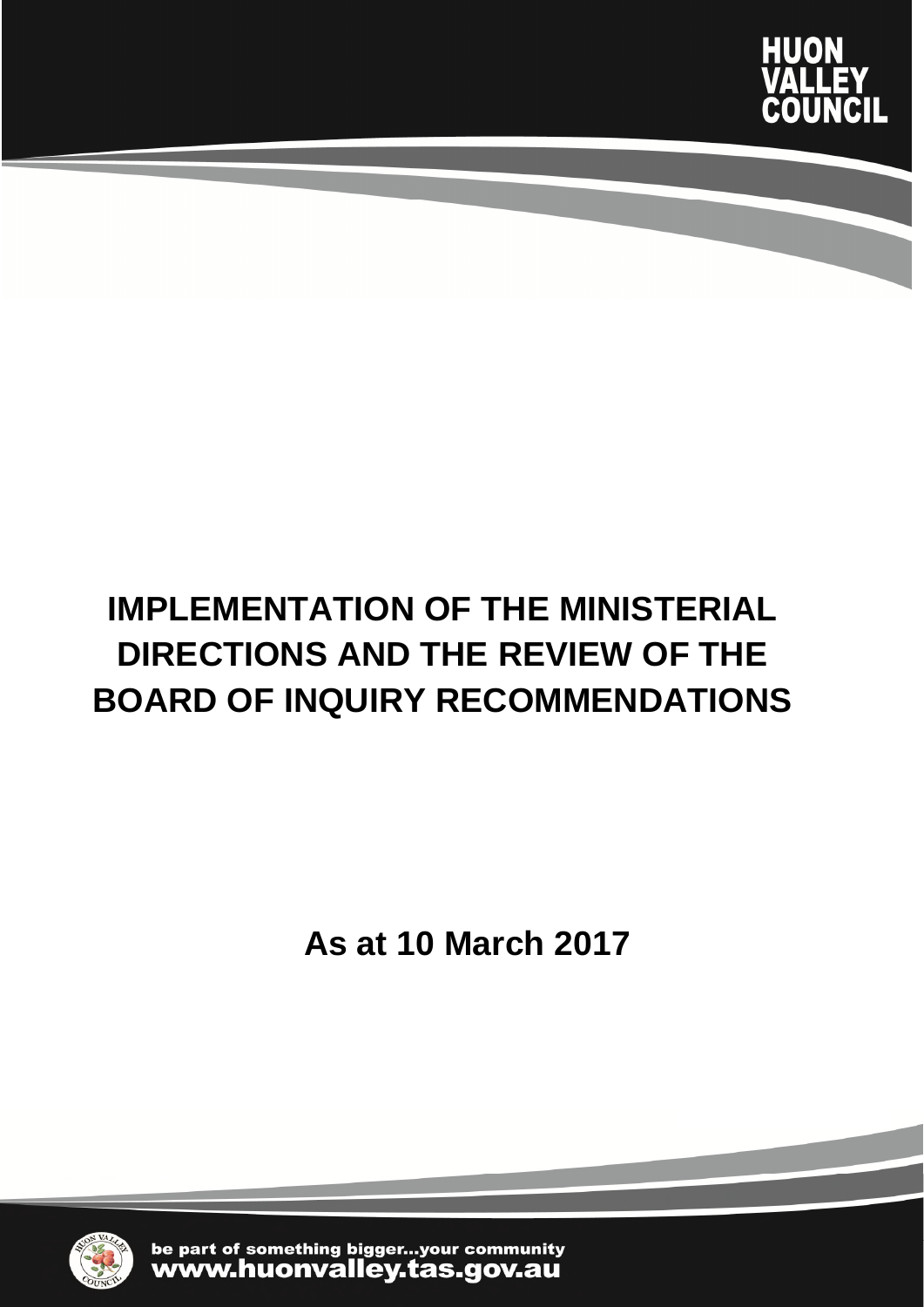### **INTRODUCTION**

On 8 September 2015 the Minister for Planning and Local Government established a Board of Inquiry pursuant to the *Local Government Act 1993.* The Board of Inquiry undertook a process of investigation and on 15 June 2016 a report to the Minister for Planning and Local Government (The Minister) was released which included 55 Recommendations.

The Minister, pursuant to section 225 considered the Report and chose to make 7 Ministerial Directions dated 15 June 2016.

The Huon Valley Councillors were dismissed, effective 10 October 2016.

Council at its Ordinary Meeting of 14 December 2016 approved a process and template to be used for the finalisation of the Implementation of the Ministerial Directions and the review of the Board of Inquiry Recommendations.

Following the December 2016 Council meeting, each of the tables were populated with HVC comments or actions on the progress or completion to date. The Acting General Manager has met with Deputy Director of Local Government on two occasions to review and discuss the actions to date and seek the Local Government Division's endorsement of the updated tables.

The Local Government Division, on 14 February 2017, provided the following overarching statement in relation to the comments provided in the table:

*The Local Government Division is monitoring progress towards the implementation of the Ministerial Directions and Board of Inquiry recommendations which remain relevant after the dismissal of the councillors on 10 October 2016. The Division is satisfied that the Council is undertaking appropriate steps and will continue to liaise with senior management on items still to be actioned.*

Progress has continued during the month of February with a Council workshop held on 7 March 2017 to commence discussions on Council internal and external communications. An Expression of Interest will be developed and issued during the month of April to undertake a review of the Council's Internal and External Communication, including the Community Consultation Framework.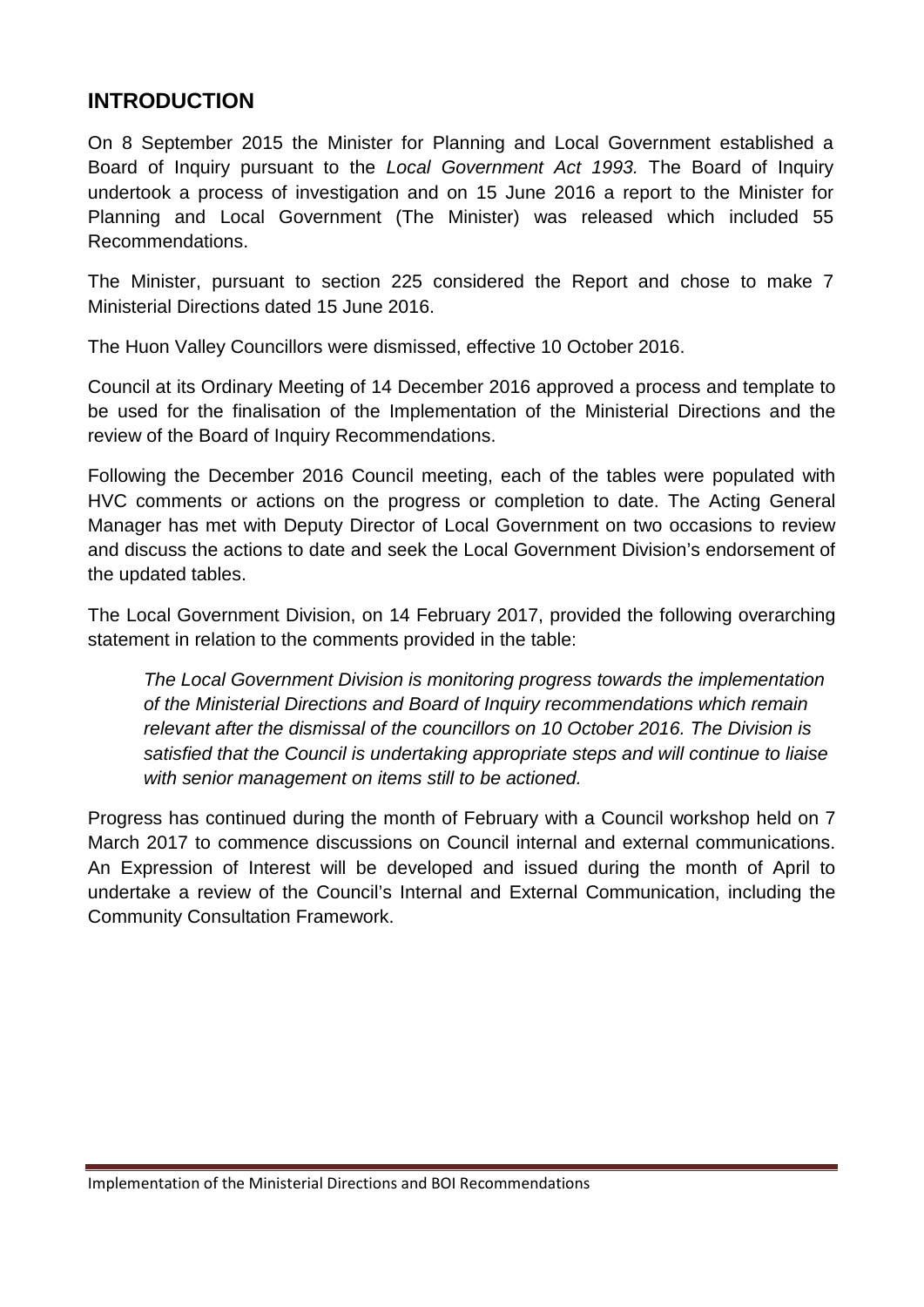| <b>Direction</b><br><b>Number</b> | <b>Direction</b>                                                                                                                                                                                                                                                                                                                                                                                                                                                                                                                                                                                                                                                                                                                                                                                                                                                                                                                                                                                                                                                                                                                                              | <b>HVC Comment</b>                                                                                                                                                                          | C - complete<br>NA - not applicable<br>NFA - no further action at this time<br>O - ongoing<br>WIP - work in progress |
|-----------------------------------|---------------------------------------------------------------------------------------------------------------------------------------------------------------------------------------------------------------------------------------------------------------------------------------------------------------------------------------------------------------------------------------------------------------------------------------------------------------------------------------------------------------------------------------------------------------------------------------------------------------------------------------------------------------------------------------------------------------------------------------------------------------------------------------------------------------------------------------------------------------------------------------------------------------------------------------------------------------------------------------------------------------------------------------------------------------------------------------------------------------------------------------------------------------|---------------------------------------------------------------------------------------------------------------------------------------------------------------------------------------------|----------------------------------------------------------------------------------------------------------------------|
| $\mathbf 1$<br>$5\phantom{1}$     | facilitating the development of a Statement of Expectations to govern the<br>b)<br>relationship between the Mayor and General Manager in the discharge of their<br>functions under the Act to include:<br>the timing of regular meetings;<br>Τ.<br>ii. the manner in which the outcomes of those meetings are recorded;<br>iii. the scope of information that may be requested by the Mayor;<br>iv. the timeframes for requesting information from the General<br>Manager;<br>v. the timeframes for providing information to the Mayor;<br>vi. the development of authorisation processes for formal press<br>releases issued by either office;<br>vii. the roles of both parties in developing Council agendas and conduct<br>at Council meetings; and<br>viii. the process for dealing with disagreements on issues that arise that are<br>not explicitly covered in the Statement of Expectations.<br>Pursuant to section 225(2)(d) of the Act, within a period of 90 days, take steps to<br>establish sufficient committees under sections 23 and 24 of the Act to enable the<br>efficient discharge of the Council's powers and functions under the Act. | Statement of Expectations to<br>be drafted, for consideration of<br>a new Council.<br>Council at Special Council<br>Meeting of 11 August 2016<br>resolved<br>the<br>committee<br>structure. | <b>WIP</b><br><b>WIP</b>                                                                                             |
|                                   |                                                                                                                                                                                                                                                                                                                                                                                                                                                                                                                                                                                                                                                                                                                                                                                                                                                                                                                                                                                                                                                                                                                                                               | review will be<br>A further<br>completed on the development<br>of a Committee Policy in the<br>future.                                                                                      |                                                                                                                      |
| 6                                 | Pursuant to section 225(2)(d) of the Act, take the following steps:                                                                                                                                                                                                                                                                                                                                                                                                                                                                                                                                                                                                                                                                                                                                                                                                                                                                                                                                                                                                                                                                                           |                                                                                                                                                                                             |                                                                                                                      |
|                                   | Within a period of six months, and taking into account<br>a)<br>Direction 3, in consultation with the community, develop a communication<br>and consultation plan for all internal and external communications and<br>consultation processes that is consistent with the eight characteristics of<br>good governance outlined in the Good Governance Guide.                                                                                                                                                                                                                                                                                                                                                                                                                                                                                                                                                                                                                                                                                                                                                                                                   | Review of the Communication<br>and Consultation Plan to<br>commence in March 2017.<br>Council workshop held 7<br>March 2017 to develop project<br>plan.                                     | <b>WIP</b>                                                                                                           |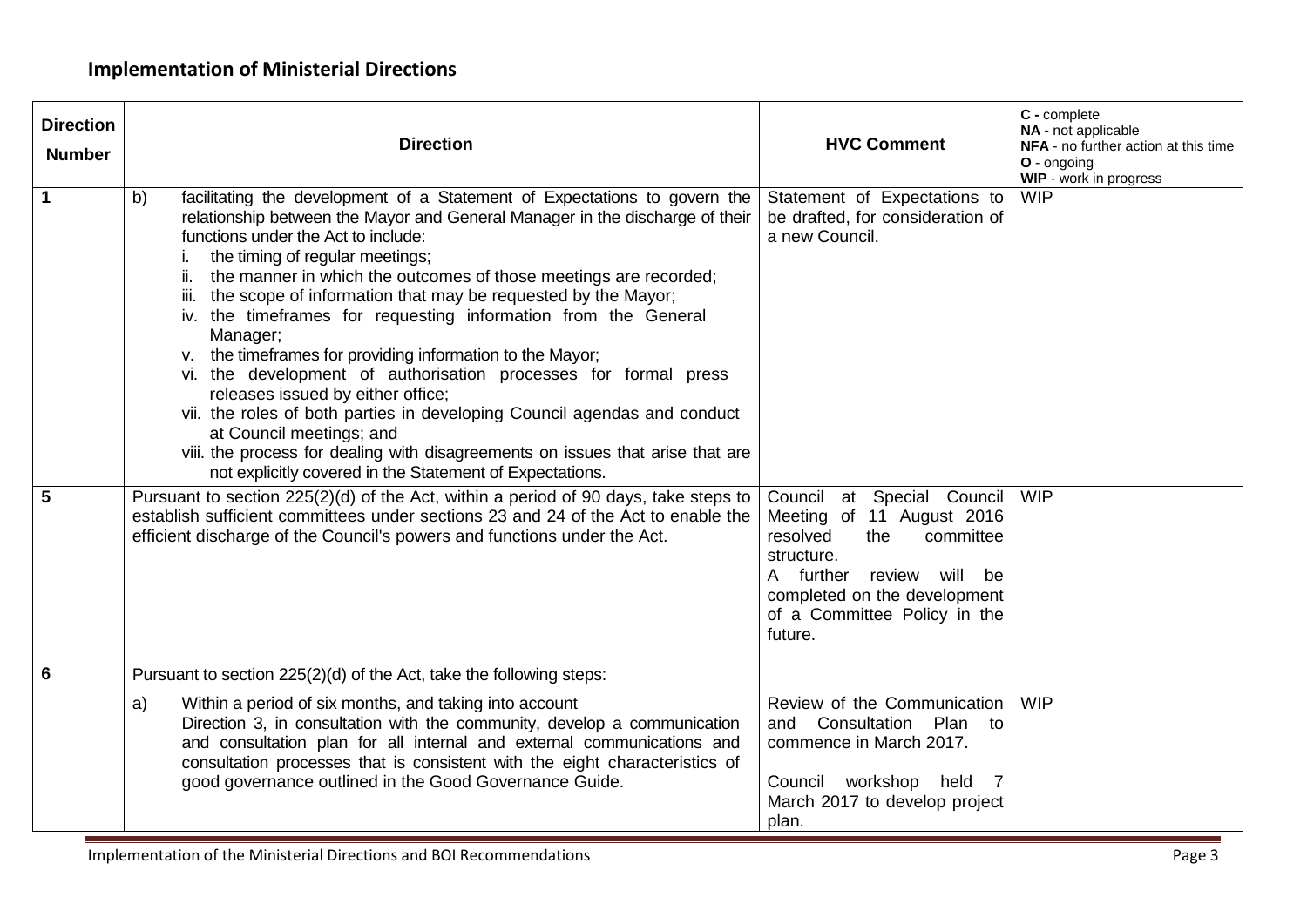| <b>Direction</b><br><b>Number</b> |    | <b>Direction</b>                                                                                                                                                                                                                                                    | <b>HVC Comment</b>                                                                                                                                                                                                         | C - complete<br>NA - not applicable<br>NFA - no further action at this time<br>$O$ - ongoing<br>WIP - work in progress |
|-----------------------------------|----|---------------------------------------------------------------------------------------------------------------------------------------------------------------------------------------------------------------------------------------------------------------------|----------------------------------------------------------------------------------------------------------------------------------------------------------------------------------------------------------------------------|------------------------------------------------------------------------------------------------------------------------|
|                                   | b) | Within a period of 60 days, review processes to ensure the equitable<br>provision of information to the Mayor and all councillors in a timely<br>manner in order to enable them to fulfil their functions under sections<br>27 and 28 of the Act.                   | Framework<br>Governance<br>Council<br>amended<br>Special<br>meeting 11 August 2016 $-$<br>Resolution No. 15.030/16*.<br>To be further considered as<br>part of the development of the<br><b>Statement of Expectations.</b> | <b>WIP</b>                                                                                                             |
|                                   | i) | Within a period of 90 days, in consultation with the General Manager and the<br>Local Government Division of the Department of Premier and Cabinet,<br>develop a set of key performance indicators to measure the effectiveness of<br>Directions 6(a) to (h) above. | Development<br>Key<br>of<br>Performance<br>Indicators<br>is<br>ongoing and will be presented<br>to the Commissioner.                                                                                                       | <b>WIP</b>                                                                                                             |

| <b>Direction</b><br><b>Number</b> |            | <b>Direction</b>                                                                                                                                                        | <b>HVC Comment</b>                                                                                                                                                                                                                        | C - complete<br><b>NA</b> - not applicable<br>NFA - no further action at this time<br><b>O</b> - ongoing<br>WIP - work in progress |
|-----------------------------------|------------|-------------------------------------------------------------------------------------------------------------------------------------------------------------------------|-------------------------------------------------------------------------------------------------------------------------------------------------------------------------------------------------------------------------------------------|------------------------------------------------------------------------------------------------------------------------------------|
| 6                                 | $\Theta$ ) | Within a period of 60 days, ensure senior management are providing<br>a supportive environment for council staff to come forward with<br>workplace issues and concerns. | Various initiatives have been   O<br>implemented as outlined in<br>Attachment 1.                                                                                                                                                          |                                                                                                                                    |
| 6                                 | h)         | Within a period of 60 days, develop a transparent process for the regular<br>review and communication of progress on issues raised with the Council.                    | Council<br>the I<br>resolved<br>implementation of the Current<br>Issues Status Report at a<br>Special Council meeting of 11<br>August 2016 - Resolution No.<br>15.034/16*.<br>This report is updated each<br>month and is included on all | $\circ$                                                                                                                            |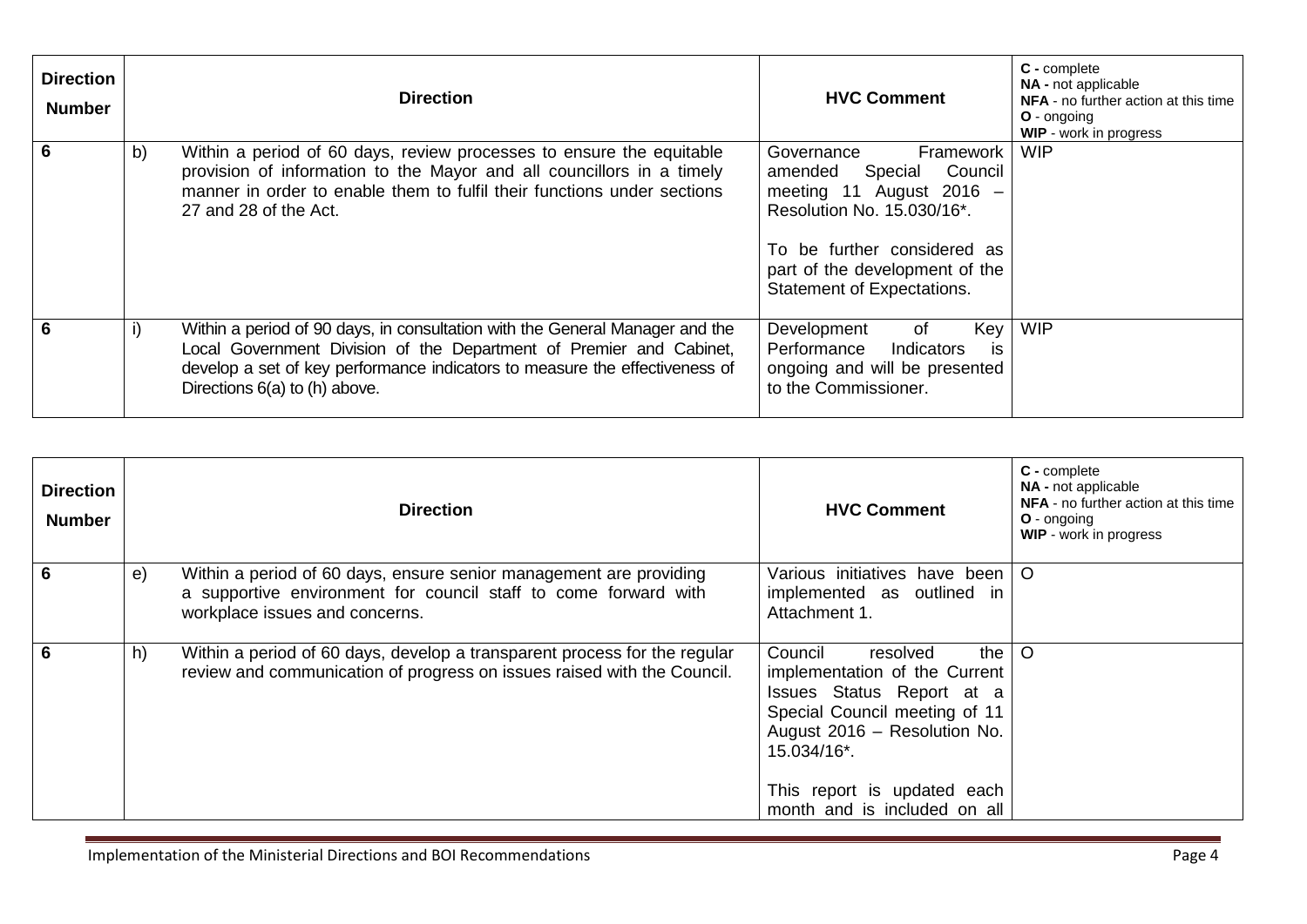| <b>Direction</b><br><b>Number</b> | <b>Direction</b>                                                                                                                                                                                                                                                                                       | <b>HVC Comment</b>                                                                                                                                                                                                           | C - complete<br><b>NA</b> - not applicable<br><b>NFA</b> - no further action at this time<br>$O$ - ongoing<br><b>WIP</b> - work in progress |
|-----------------------------------|--------------------------------------------------------------------------------------------------------------------------------------------------------------------------------------------------------------------------------------------------------------------------------------------------------|------------------------------------------------------------------------------------------------------------------------------------------------------------------------------------------------------------------------------|---------------------------------------------------------------------------------------------------------------------------------------------|
|                                   |                                                                                                                                                                                                                                                                                                        | agendas<br>at<br>commenced<br>Council meeting 11 August<br>2016.                                                                                                                                                             |                                                                                                                                             |
| 7                                 | Pursuant to section $225(2)(d)$ of the Act, report every two months for the first six<br>months, and then quarterly thereafter for the term of the current council, to the<br>Local Government Division in the Department of Premier Cabinet on the<br>progress of actions taken to comply with these. | Regular reporting<br>continues<br>the<br>between<br>Local<br>Government Division and the<br>Council.<br>Reporting is in the form of<br>telephone<br>regular<br>conversations, meetings, email<br>and written correspondence. | $\circ$                                                                                                                                     |

| <b>Direction</b><br><b>Number</b> |    | <b>Direction</b>                                                                                                                                                                                                                                                                                                                                                                                                                                                                                                                   | <b>HVC Comment</b>                                                         | C - complete<br><b>NA</b> - not applicable<br>NFA - no further action at this time<br><b>O</b> - ongoing<br>WIP - work in progress |
|-----------------------------------|----|------------------------------------------------------------------------------------------------------------------------------------------------------------------------------------------------------------------------------------------------------------------------------------------------------------------------------------------------------------------------------------------------------------------------------------------------------------------------------------------------------------------------------------|----------------------------------------------------------------------------|------------------------------------------------------------------------------------------------------------------------------------|
| $\blacktriangleleft$              | C) | endorsing the Statement of Expectations;                                                                                                                                                                                                                                                                                                                                                                                                                                                                                           | Refer to 1B                                                                | <b>NFA</b>                                                                                                                         |
|                                   | d) | publishing the Statement of Expectations on the Council website within a<br>period of 90 days; and                                                                                                                                                                                                                                                                                                                                                                                                                                 | Refer to 1B                                                                | <b>NFA</b>                                                                                                                         |
| $\overline{\mathbf{z}}$           | b) | facilitating training for all councillors on their roles and responsibilities under<br>the Act, with specific reference to the Good Governance Guide for Local<br>Government in Tasmania published by the Department of Premier and as part of the Induction<br>Cabinet (the Good Governance Guide) and the Model Code of Conduct for<br>Tasmanian Councillors set out in Schedule 1 of the Local Government (Model<br>Code of Conduct) Order 2016, to be commenced within 45 days and<br>completed within a period of six months. | Training to be provided on the<br>appointment of a new Council<br>program. | <b>NFA</b>                                                                                                                         |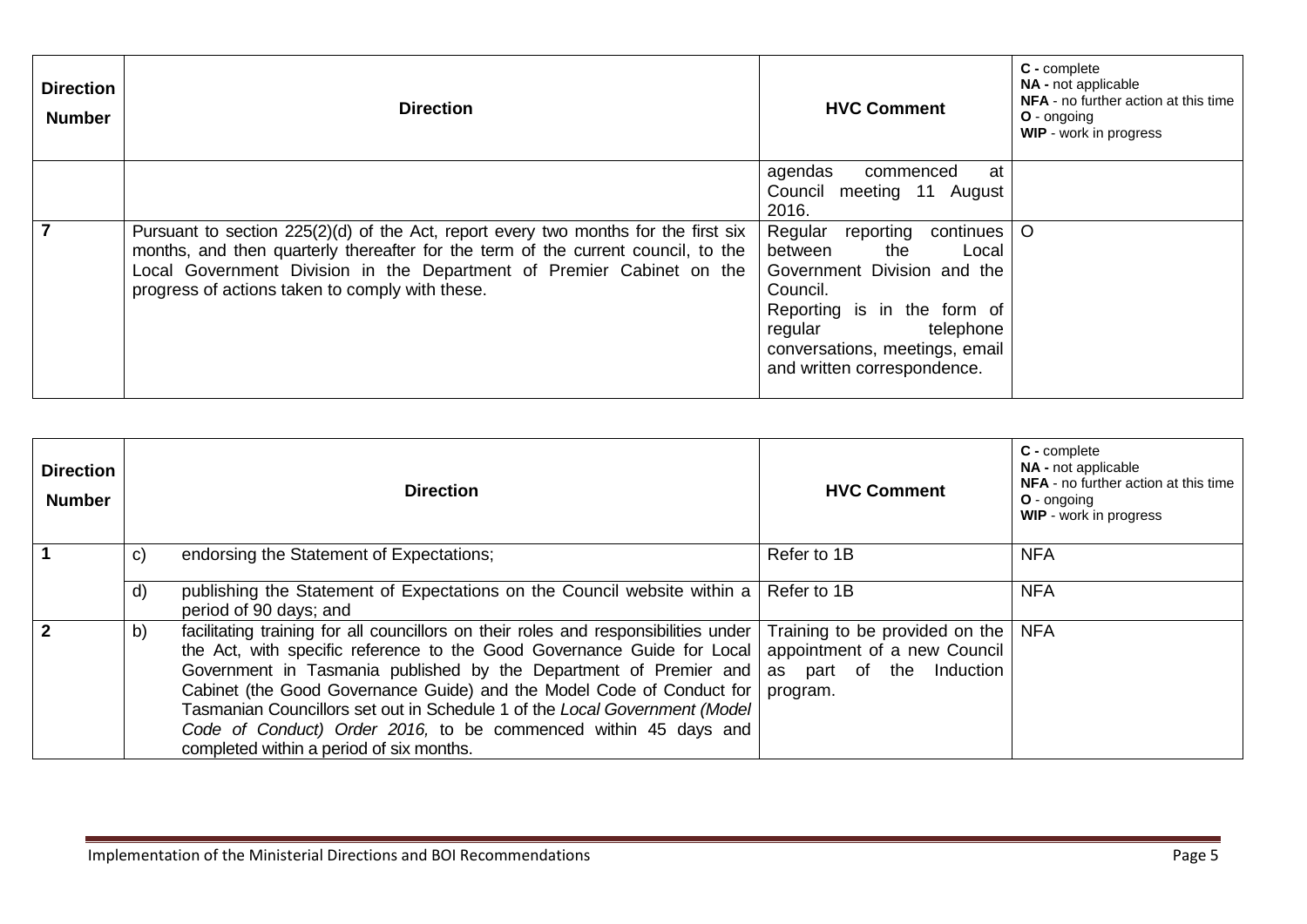| <b>Direction</b><br><b>Number</b> | <b>Direction</b>                                                                                                                                                                                                                                                                      | <b>HVC Comment</b>                                                                                                                                                                                      | C - complete<br>NA - not applicable<br>NFA - no further action at this time<br>O - ongoing<br>WIP - work in progress |
|-----------------------------------|---------------------------------------------------------------------------------------------------------------------------------------------------------------------------------------------------------------------------------------------------------------------------------------|---------------------------------------------------------------------------------------------------------------------------------------------------------------------------------------------------------|----------------------------------------------------------------------------------------------------------------------|
| $\overline{\mathbf{4}}$           | Pursuant to section 225(2)(b) of the Act, discontinue the portfolio system<br>presently adopted by the Council within a period of 90 days.                                                                                                                                            | Council at Special Council<br>Meeting of 11 August 2016<br>resolved<br>to<br>discontinue<br>Portfolio system - Resolution<br>No. 15.030/16*                                                             | $\overline{C}$                                                                                                       |
| 6                                 | Within a period of 90 days, establish a General Manager<br>C)<br>Performance Review Committee, to include the Mayor as an ex<br>officio member.                                                                                                                                       | Performance<br>Review<br>established by<br>Committee<br>Council at Special Council<br>meeting 11 August 2016 -<br>Resolution No. 15.030/16*.                                                            | $\mathsf{C}$                                                                                                         |
|                                   | Within a period of 60 days, develop a process for reviewing and monitoring<br>$\mathsf{d}$<br>the application of all human resource policies, plans and programs to ensure<br>that councillors are able to perform their collective functions under section<br>$28(2)(b)$ of the Act. | Quarterly HR reporting<br>to<br>Council established by Council<br>at Special Council meeting 11<br>August 2016 - Resolution No.<br>15.030/16*.                                                          | $\overline{C}$                                                                                                       |
| 6                                 | Within a period of 60 days, make corporate credit card statements for the<br>f<br>past four financial years publicly available.                                                                                                                                                       | Council at a Special Council<br>meeting of 11 August 2016<br>resolved and released all<br>credit cards for the four year<br>period –<br>Resolution No.<br>15.029/16*.                                   | $\mathsf{C}$                                                                                                         |
| 6                                 | Within a period of 60 days, update the Audit Panel Charter to enable the<br>g)<br>referral of matters by parties other than the Council.                                                                                                                                              | Council resolved to amend the<br>Audit Panel Charter at an<br>Ordinary Council Meeting of 27<br><b>July 2016.</b><br>Amendment<br>Charter<br>to<br>endorsed by at the February<br>2017 Council meeting. | $\mathsf{C}$                                                                                                         |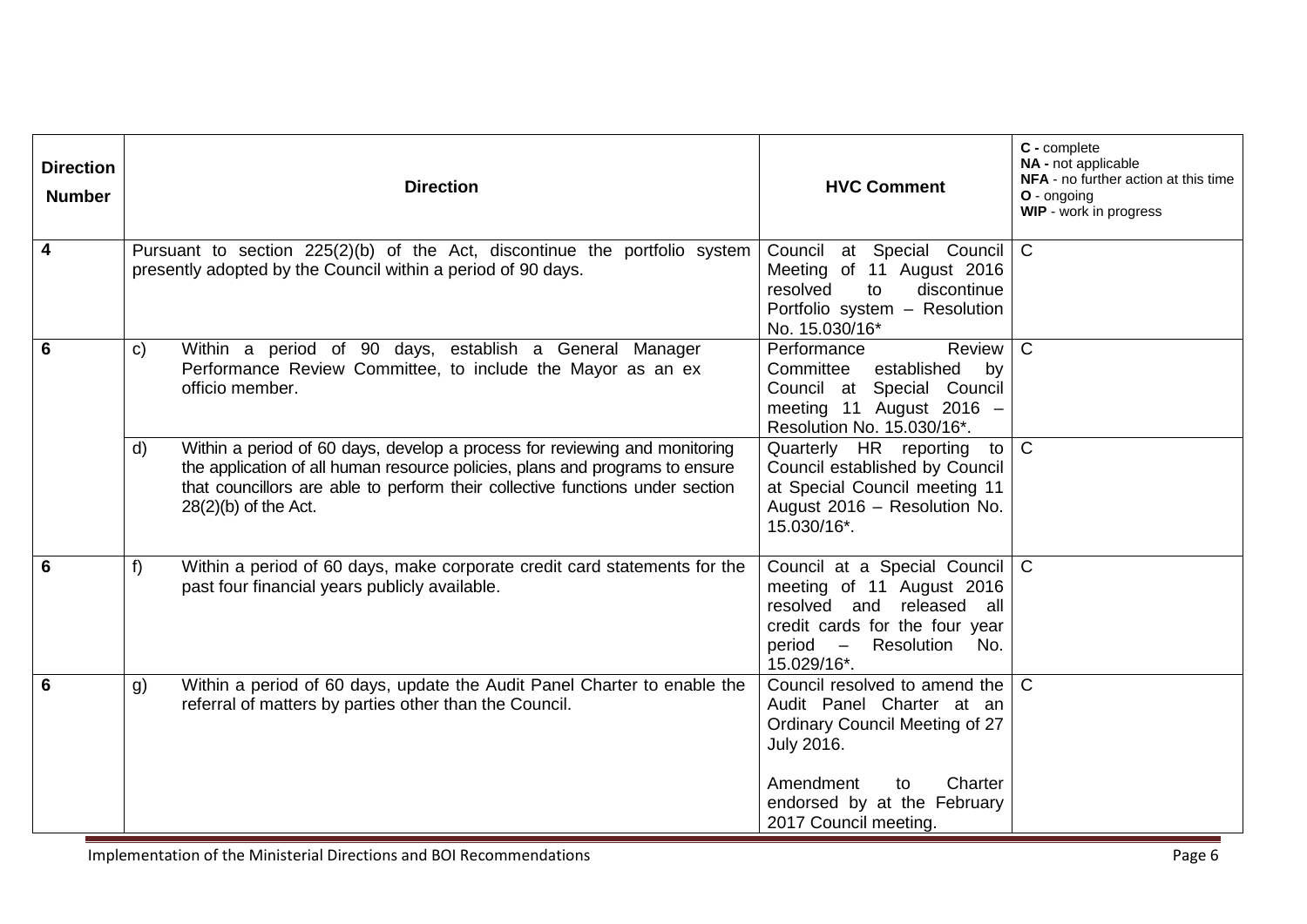| <b>Direction</b><br><b>Number</b> | <b>Direction</b>                                                                                                                                                                                                                                                                                                 | <b>HVC Comment</b>                                                            | C - complete<br><b>NA</b> - not applicable<br>NFA - no further action at this time<br>O - ongoing<br>WIP - work in progress |
|-----------------------------------|------------------------------------------------------------------------------------------------------------------------------------------------------------------------------------------------------------------------------------------------------------------------------------------------------------------|-------------------------------------------------------------------------------|-----------------------------------------------------------------------------------------------------------------------------|
|                                   | Pursuant to section 225(2)(d) of the Act, take steps to facilitate the development<br>of a professional working relationship between the Mayor and the General<br>Manager by:                                                                                                                                    |                                                                               |                                                                                                                             |
|                                   | arranging for formal mediation and conflict resolution to be delivered by an<br>a)<br>independent provider and to commence within 30 days between the Mayor and<br>General Manager;                                                                                                                              | 10 <sup>°</sup><br>applicable<br>from<br>Not<br>October 2016.                 | <b>NA</b>                                                                                                                   |
|                                   | facilitating leadership development for the Mayor and the General Manager,<br>e)<br>including an assessment of individual competencies and areas for<br>development, to be completed within a period of 60 days.                                                                                                 | 10<br>Not<br>applicable<br>from<br>October 2016                               | <b>NA</b>                                                                                                                   |
| $\overline{2}$                    | Pursuant to section $225(2)(a)$ of the Act, rectify the irregular behaviour between<br>councillors by:                                                                                                                                                                                                           |                                                                               |                                                                                                                             |
|                                   | facilitating mediated conflict resolution sessions for all councillors to be<br>a)<br>delivered by an independent provider and to commence within 60 days<br>and continue for such period and at such intervals as the mediator<br>determines; and                                                               | applicable<br>10 <sup>°</sup><br>from<br>Not<br>October 2016                  | <b>NA</b>                                                                                                                   |
| $\overline{\mathbf{3}}$           | Pursuant to section 225(2)(a) of the Act, beginning immediately and for a period of 12<br>months, ensure that all public statements made regarding Council positions and<br>decisions are first approved by the Council or, where this is impractical, jointly<br>endorsed by the Mayor and the General Manager. | 10<br>Not<br>applicable<br>from<br>October 2016<br>No further action required | <b>NA</b>                                                                                                                   |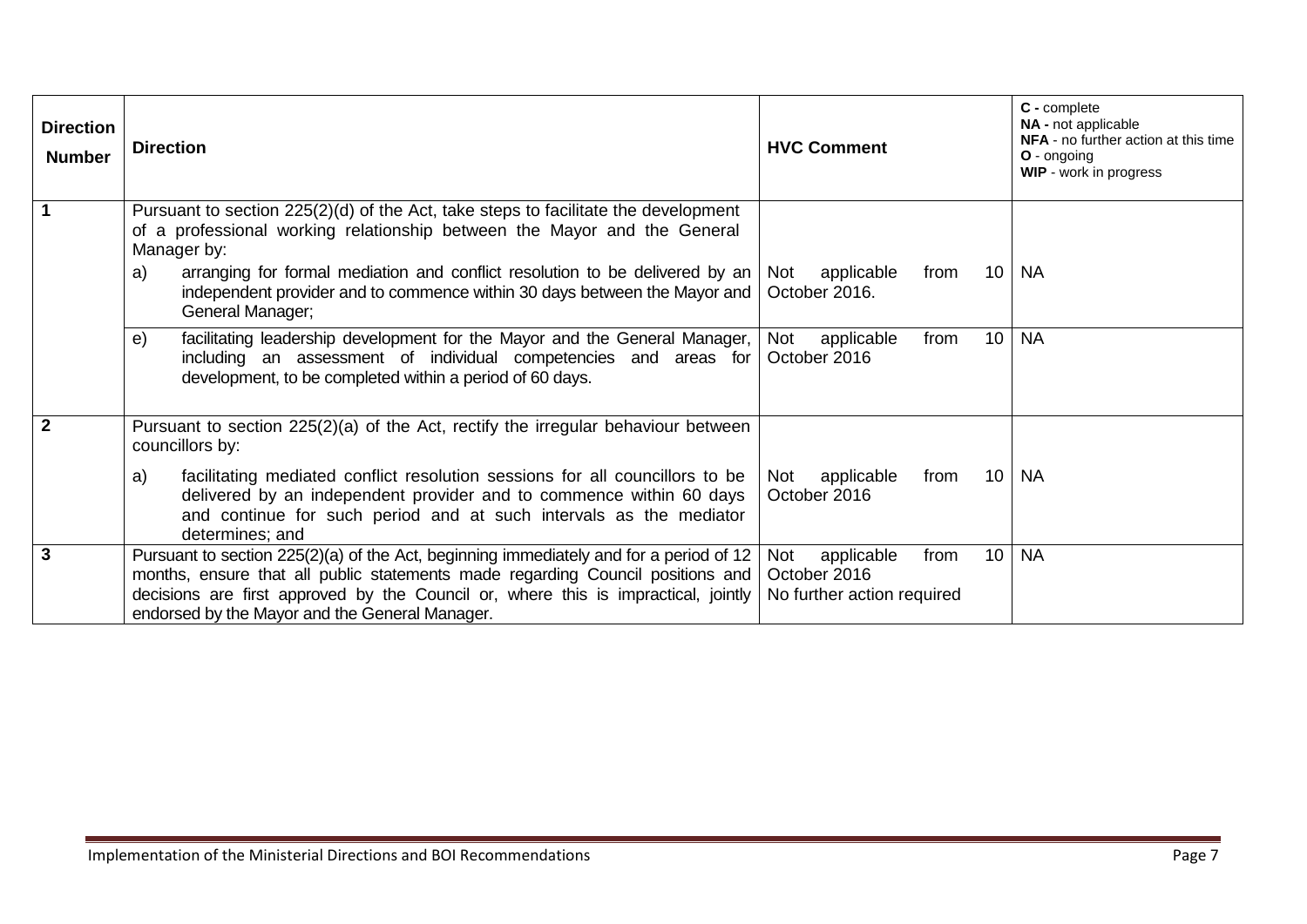#### **Attachment 1**

#### **Ministerial Direction 6(e)**

*Pursuant to section 225(2)(d) of the Act, take the following steps:*

*e) Within a period of 60 days, ensure senior management are providing a supportive environment for council staff to come forward with workplace issues and concerns.*

Initiatives implemented include:

- Re-introduction of the Culture Statement to all employees with an emphasis placed on its importance and its role within the workplace
- Thank you cards and a chocolate for every member of staff distributed
- Regular Leadership Group meetings being held
- Introduction of the Integrity Commission Speak Up Programme
- Introduction of feedback boxes at worksites currently being implemented
- Completion of the Professional Development Process with feedback provided to all employees
- Several employees have undertaken a mental health first aid course
- Training has been scheduled in the following areas plans are in place for :
	- o Fire wardens
	- o First aid
	- o Contact officers
	- o Integrity Commission
- Stay Chatty information sessions has been held for employees
- A new staff intranet site has been developed and is accessible to all work sites
- Information regarding the Employee Assistance Program is readily available to all staff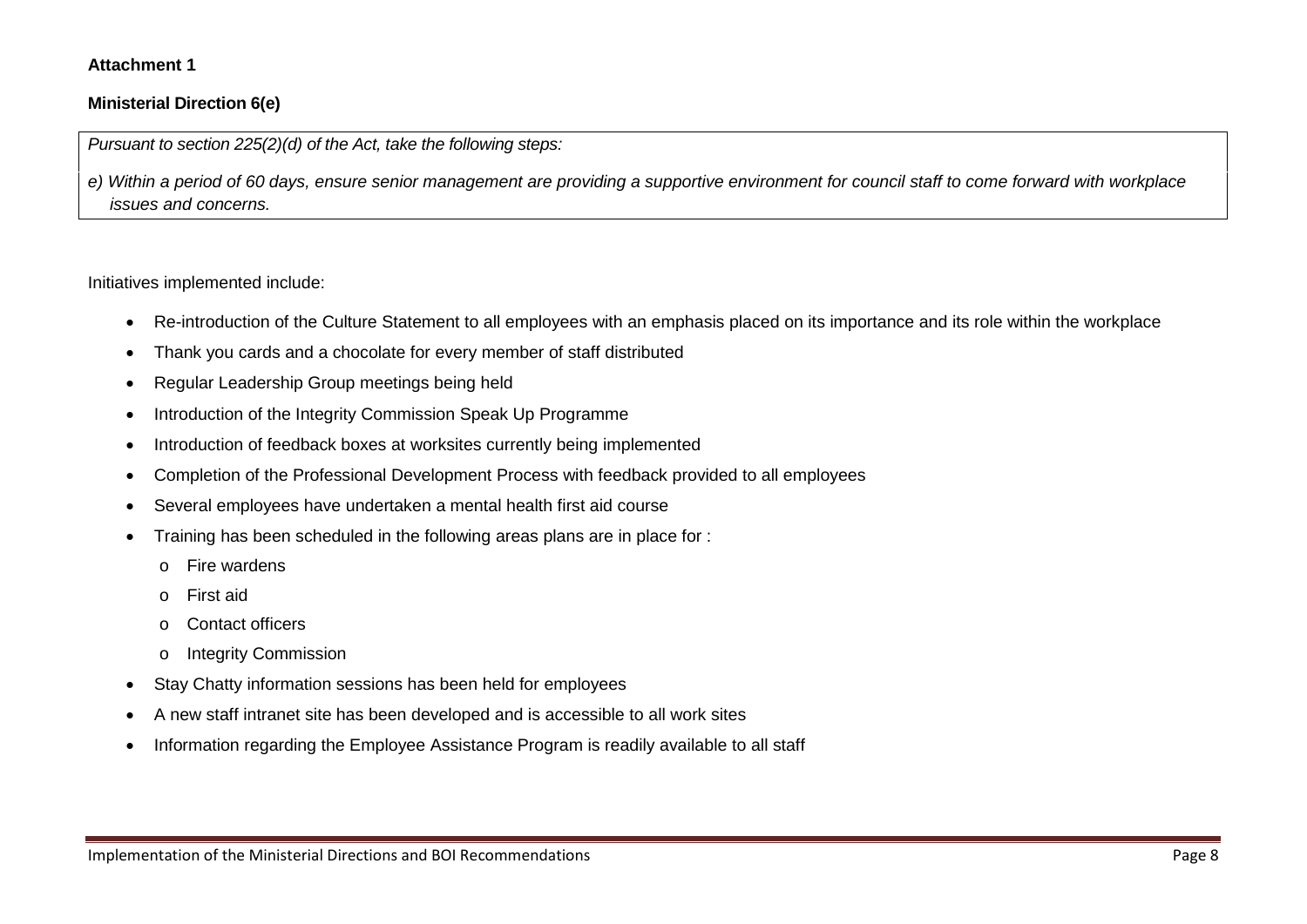## **Review of Board of Inquiry Recommendations**

| <b>Recommendation</b><br><b>Number</b> | <b>Finding</b>                                                                                                                                                                                                                                          | <b>HVC Comment</b>                                                                                                                                                                                                                                        | C - complete<br>NA - not applicable<br><b>NFA</b> - no further action at this time<br>O - ongoing<br>WIP - work in progress |
|----------------------------------------|---------------------------------------------------------------------------------------------------------------------------------------------------------------------------------------------------------------------------------------------------------|-----------------------------------------------------------------------------------------------------------------------------------------------------------------------------------------------------------------------------------------------------------|-----------------------------------------------------------------------------------------------------------------------------|
| R <sub>6</sub>                         | Where appropriate, the additional recommendations<br>contained within this Report are implemented.                                                                                                                                                      | Assessment and implementation<br>all<br><b>of</b><br>recommendations<br>commenced 14 December 2016.                                                                                                                                                       | <b>WIP</b>                                                                                                                  |
| R7                                     | The Statement of Expectations between the Mayor and the<br>GM should include agreed protocols to fulfil their<br>respective roles and functions under the Act, for<br>endorsement by the full Council.                                                  | Refer to Ministerial Direction 1(b)<br>Statement of Expectations to be<br>drafted, for consideration of a new<br>Council.                                                                                                                                 | <b>WIP</b>                                                                                                                  |
| R <sub>9</sub>                         | When making public statements on issues the subject of a<br>formal council decision, the Mayor should only speak on<br>behalf of the Council's decisions.                                                                                               | Information is contained within the<br>Framework<br>Governance<br>on.<br>Communication,<br>and<br>will<br>be<br>considered as part of<br>the<br>development of a Communication<br>Plan.<br>Council workshop held 7 March<br>2017 to develop project plan. | <b>WIP</b>                                                                                                                  |
| <b>R12</b>                             | When responding to media or public enquiries about<br>issues the subject of a formal council decision, the Mayor<br>should refer enquirers to the minutes or the audio-<br>recording of the relevant council meeting at which the<br>issue was debated. | To be considered as part of the<br>development of a Communication<br>Plan.<br>Council workshop held 7 March<br>2017 to develop project plan.                                                                                                              | <b>WIP</b>                                                                                                                  |
| <b>R13</b>                             | Recommendations R9 and R12 should not apply during<br>the period of a council election.                                                                                                                                                                 | To be considered as part of the<br>development of a Communication<br>Plan.<br>Council workshop held 7 March<br>2017 to develop project plan.                                                                                                              | <b>WIP</b>                                                                                                                  |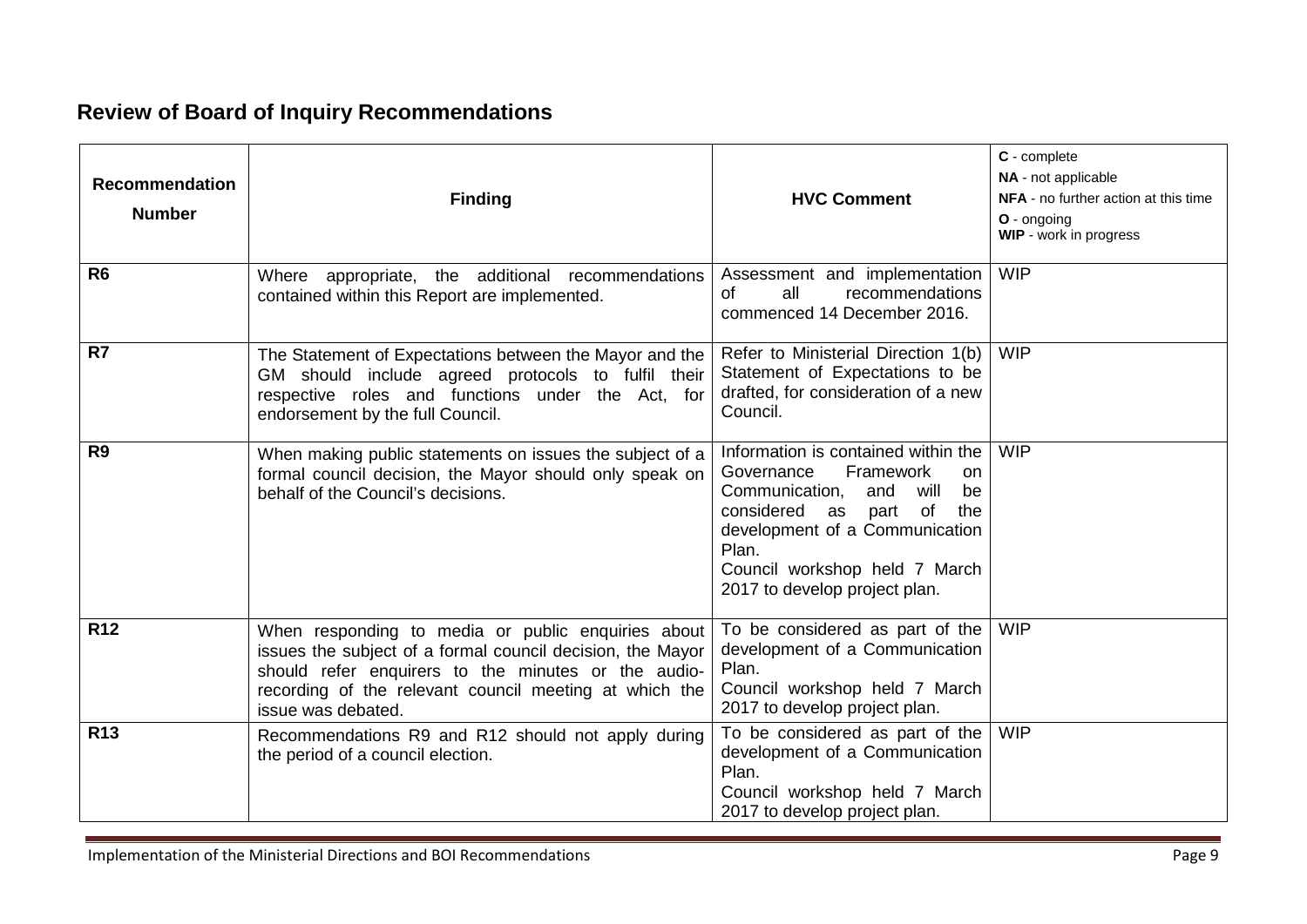| <b>Recommendation</b><br><b>Number</b> | <b>Finding</b>                                                                                                                                                                                                                                                                                                                                                          | <b>HVC Comment</b>                                                                                                                                                                                                                                                                                                                                                                                                                                           | C - complete<br>NA - not applicable<br>NFA - no further action at this time<br>O - ongoing<br>WIP - work in progress |
|----------------------------------------|-------------------------------------------------------------------------------------------------------------------------------------------------------------------------------------------------------------------------------------------------------------------------------------------------------------------------------------------------------------------------|--------------------------------------------------------------------------------------------------------------------------------------------------------------------------------------------------------------------------------------------------------------------------------------------------------------------------------------------------------------------------------------------------------------------------------------------------------------|----------------------------------------------------------------------------------------------------------------------|
| <b>R16</b>                             | Mandatory training on roles and responsibilities should be<br>undertaken by all newly elected representatives, with an<br>additional leadership module for first-time mayors.                                                                                                                                                                                           | Consideration<br>of<br>mandatory<br>training is the responsibility of the<br>Tasmanian Government; however<br>the Council Induction Program<br>does include training for all<br>elected members on roles and<br>responsibilities. A full review of<br>the Induction Program will be<br>undertaken<br>prior<br>to<br>the<br>appointment of a new Council with<br>consideration of the Human<br>Resources employee induction<br>program to be used as a model. | <b>WIP</b>                                                                                                           |
| <b>R17</b>                             | The GM should ensure fair and equitable treatment,<br>including the provision of information, to all councillors.                                                                                                                                                                                                                                                       | Information is contained within the<br>Governance<br>Framework<br><b>on</b><br>Communication,<br>and<br>will<br>be<br>considered as part of<br>the<br>development of a Communication<br>Plan.<br>Council workshop held 7 March<br>2017 to develop project plan.                                                                                                                                                                                              | <b>WIP</b>                                                                                                           |
| <b>R18</b>                             | At a future council meeting, the Council should consider its<br>stated commitment to 'embrace diversity and new ideas'<br>with a view to developing a strategy to operationalise this<br>value, assist in the fulfilment of the Council's mission<br>statement and ensure that councillors are able to properly<br>perform their functions under section 28 of the Act. | To be considered as part of the<br>development of a Communication<br>Plan.<br>Council workshop held 7 March<br>2017 to develop project plan.                                                                                                                                                                                                                                                                                                                 | <b>WIP</b>                                                                                                           |
| <b>R20</b>                             | The Council review and conform its communication and<br>public information<br>strategies<br>against<br>the<br>eight<br>characteristics of good governance outlined in the Good<br>Governance Guide for Local Government in Tasmania.                                                                                                                                    | To be considered as part of the<br>development of a Communication<br>Plan.<br>Council workshop held 7 March<br>2017 to develop project plan.                                                                                                                                                                                                                                                                                                                 | <b>WIP</b>                                                                                                           |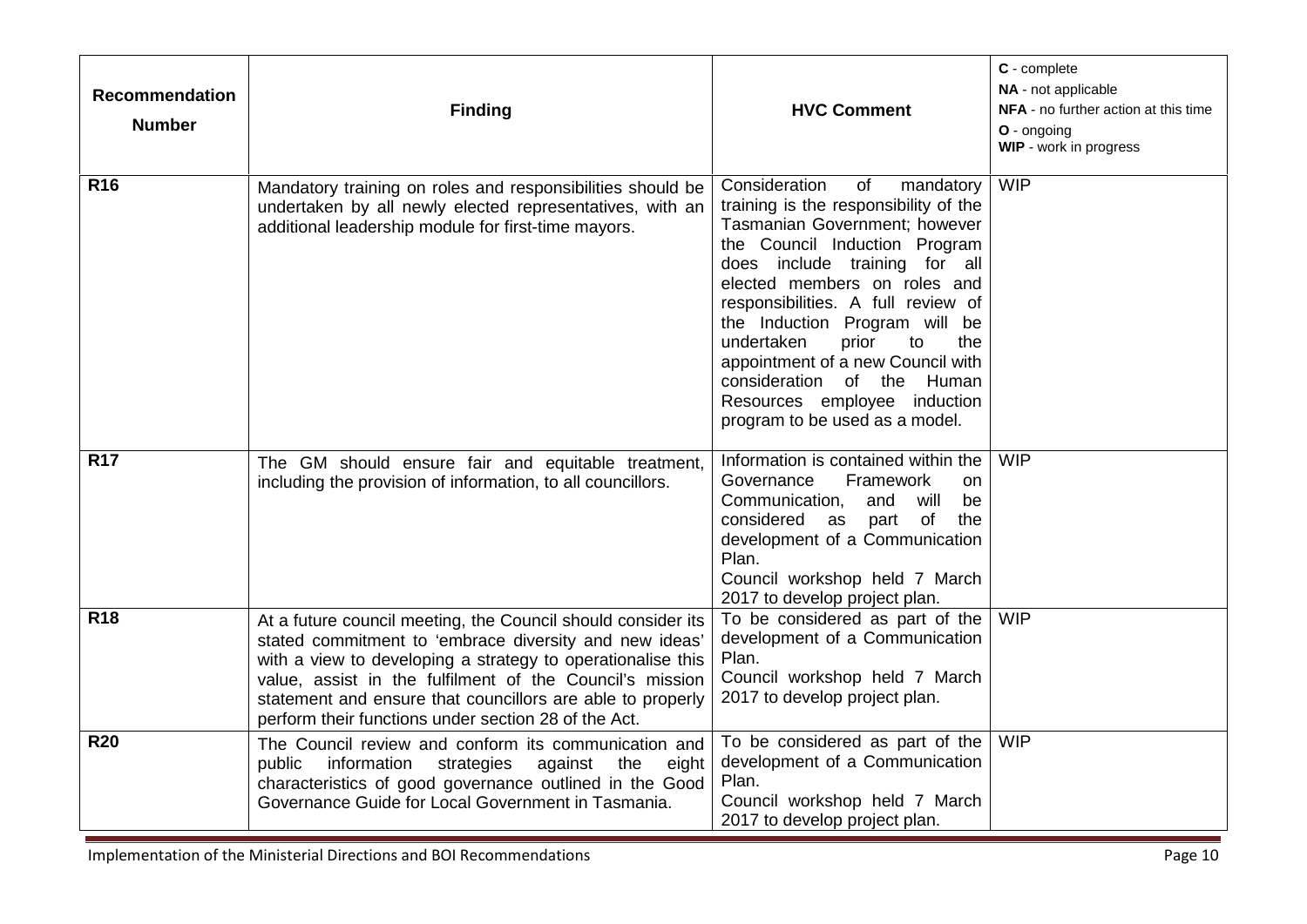| <b>Recommendation</b><br><b>Number</b> | <b>Finding</b>                                                                                                                                                                                                                                                                                                         | <b>HVC Comment</b>                                                                                                                                                                                                                                                                                                                                                      | C - complete<br>NA - not applicable<br>NFA - no further action at this time<br>O - ongoing<br>WIP - work in progress |
|----------------------------------------|------------------------------------------------------------------------------------------------------------------------------------------------------------------------------------------------------------------------------------------------------------------------------------------------------------------------|-------------------------------------------------------------------------------------------------------------------------------------------------------------------------------------------------------------------------------------------------------------------------------------------------------------------------------------------------------------------------|----------------------------------------------------------------------------------------------------------------------|
| <b>R21</b>                             | High levels of scrutiny should be used to ascertain whether<br>items listed for closed sessions satisfy the criteria in<br>Regulation 15(2) Closed Meetings of the Local<br>Government (Meeting Procedures) Regulations, with the<br>emphasis on maximising agenda items to be dealt with in<br>open council meetings. | This has been in operation since<br>10 October 2016 with each report<br>presented to Council considered<br>on a case by case basis to ensure<br>compliance with the Regulations.<br>The Local Government Division is<br>currently undertaking an audit of<br>all Council Closed<br>Council<br>Reports and Council will adopt<br>any recommendations from the<br>report. | <b>WIP</b>                                                                                                           |
| <b>R27</b>                             | The Mayor should be consulted by the GM when setting<br>Council meeting agendas.                                                                                                                                                                                                                                       | considered<br>To<br>be<br>in<br>the<br>development of a Communication<br>Plan and the Statement of<br>Expectations.<br>Consultation is undertaken with<br>the Commissioner prior to the<br>finalisation<br>of each Council<br>meeting agenda.                                                                                                                           | <b>WIP</b>                                                                                                           |
| <b>R32</b>                             | In consultation with the community, the Council develop a<br>communication and consultation plan covering internal and<br>external communications and inclusive consultation<br>processes.                                                                                                                             | To be considered as part of the<br>development of a Communication<br>Plan to commence in March 2017<br>Council workshop held 7 March<br>2017 to develop project plan.                                                                                                                                                                                                   | <b>WIP</b>                                                                                                           |
| <b>R33</b>                             | The communication plan is to include behavioural<br>protocols to ensure councillors avoid publicly criticising one<br>another.                                                                                                                                                                                         | To be considered as part of the<br>development of a Communication<br>Plan to commence in March 2017.<br>Council workshop held 7 March<br>2017 to develop project plan.                                                                                                                                                                                                  | <b>WIP</b>                                                                                                           |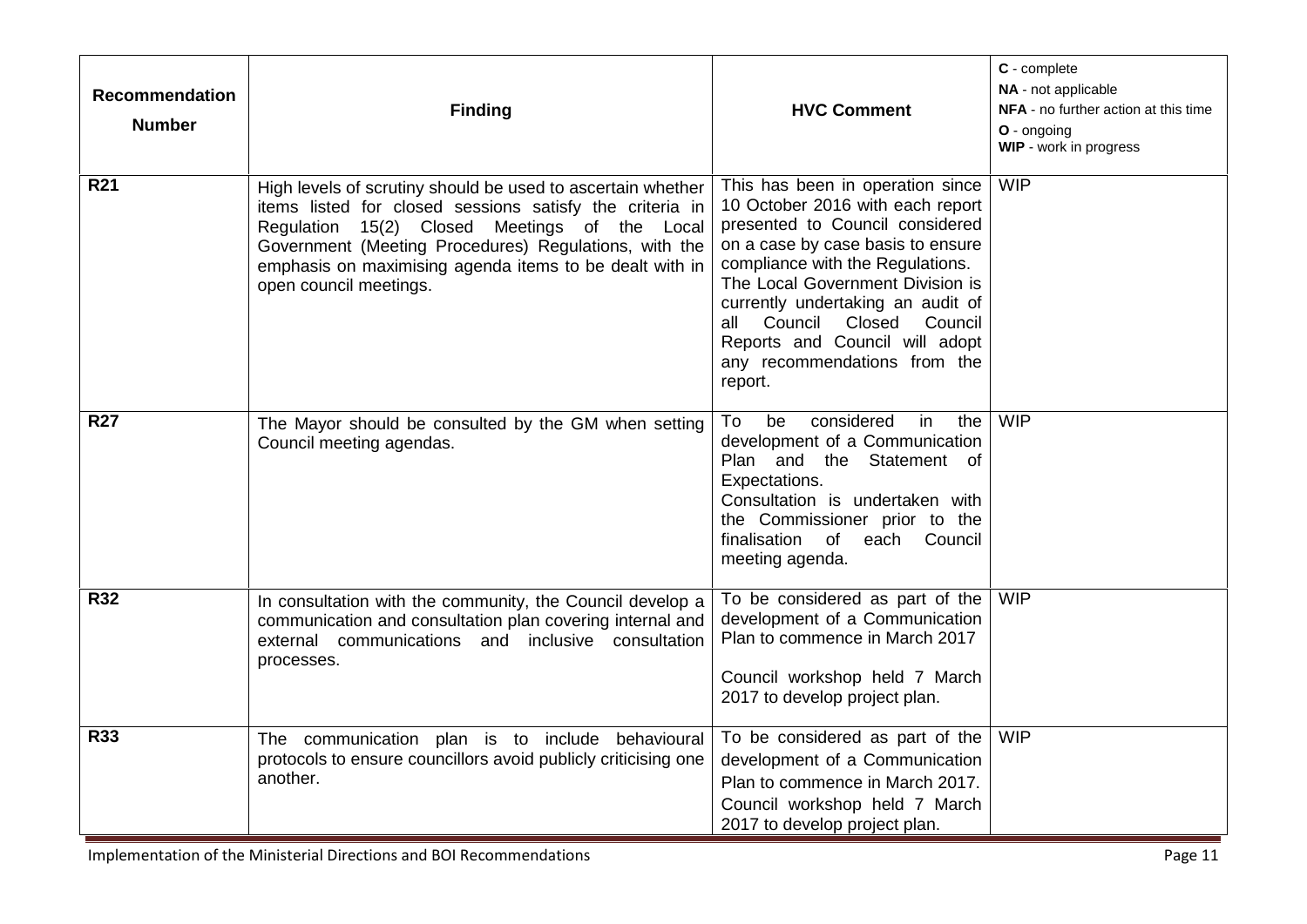| <b>Recommendation</b><br><b>Number</b> | <b>Finding</b>                                                                                                                                                                                                                                                                                                           | <b>HVC Comment</b>                                                                                                                                                                                                                                       | C - complete<br>NA - not applicable<br>NFA - no further action at this time<br>O - ongoing<br>WIP - work in progress |
|----------------------------------------|--------------------------------------------------------------------------------------------------------------------------------------------------------------------------------------------------------------------------------------------------------------------------------------------------------------------------|----------------------------------------------------------------------------------------------------------------------------------------------------------------------------------------------------------------------------------------------------------|----------------------------------------------------------------------------------------------------------------------|
| <b>R38</b>                             | The Mayor should have the right to be an appointed or ex-<br>officio member of all Council Committees.                                                                                                                                                                                                                   | To be considered further on the<br>development<br>Council<br>of<br>$\mathsf{a}$<br>Committee Policy.                                                                                                                                                     | <b>WIP</b>                                                                                                           |
| <b>R39</b>                             | Each Council Committee established under section 23 of<br>the Act should have at least two Councillors as members.<br>with equitable distribution of Councillors to Committees.<br>Membership of Special Committees established under<br>section 24 of the Act should be determined by need.                             | To be considered further on the<br>development of<br>Council<br>a<br>Committee Policy.                                                                                                                                                                   | <b>WIP</b>                                                                                                           |
| <b>R40</b>                             | The selection criteria outlined in Appendix 3 be used for<br>selection of Committee members with greater weight given<br>to criteria (iii) Interest or Skills relevant to the [Committee]<br>area.                                                                                                                       | To be considered further on the<br>development<br>of<br>Council<br>a<br>Committee Policy.                                                                                                                                                                | <b>WIP</b>                                                                                                           |
| <b>R49</b>                             | The Council to request that WorkSafe Tasmania conduct<br>an audit to ensure that all asbestos policies, procedures<br>and processes are current and applied as required,<br>including at the Cygnet Town Hall and the recreation area<br>that was established at the site of the former Franklin<br>Football Club rooms. | Audit to be arranged.                                                                                                                                                                                                                                    | <b>WIP</b>                                                                                                           |
| <b>R50</b>                             | Information sought by the Mayor about Council decisions<br>relating to constituent queries should be provided in a<br>timely manner.                                                                                                                                                                                     | To be considered further on the<br>development of communication<br>plan.                                                                                                                                                                                 | <b>WIP</b>                                                                                                           |
| <b>R51</b>                             | All matters related to the Cygnet Caravan Park should be<br>referred to the Audit Panel for consideration.                                                                                                                                                                                                               | All matters will be referred to the<br>Audit Panel at an upcoming<br>meeting [by May 2017].                                                                                                                                                              | <b>WIP</b>                                                                                                           |
| <b>R23</b>                             | Information discussed in voluntary workshops should,<br>where relevant to a Council decision, be disclosed at<br>Council meetings and contained in Council meeting<br>papers, subject to any restrictions contained in the Act.                                                                                          | Where appropriate all relevant<br>information is included in all<br>reports to Council of topics which<br>have been workshopped prior to<br>presentation to Council.<br>A full list of workshop topics is<br>included on each Council meeting<br>agenda. | $\circ$                                                                                                              |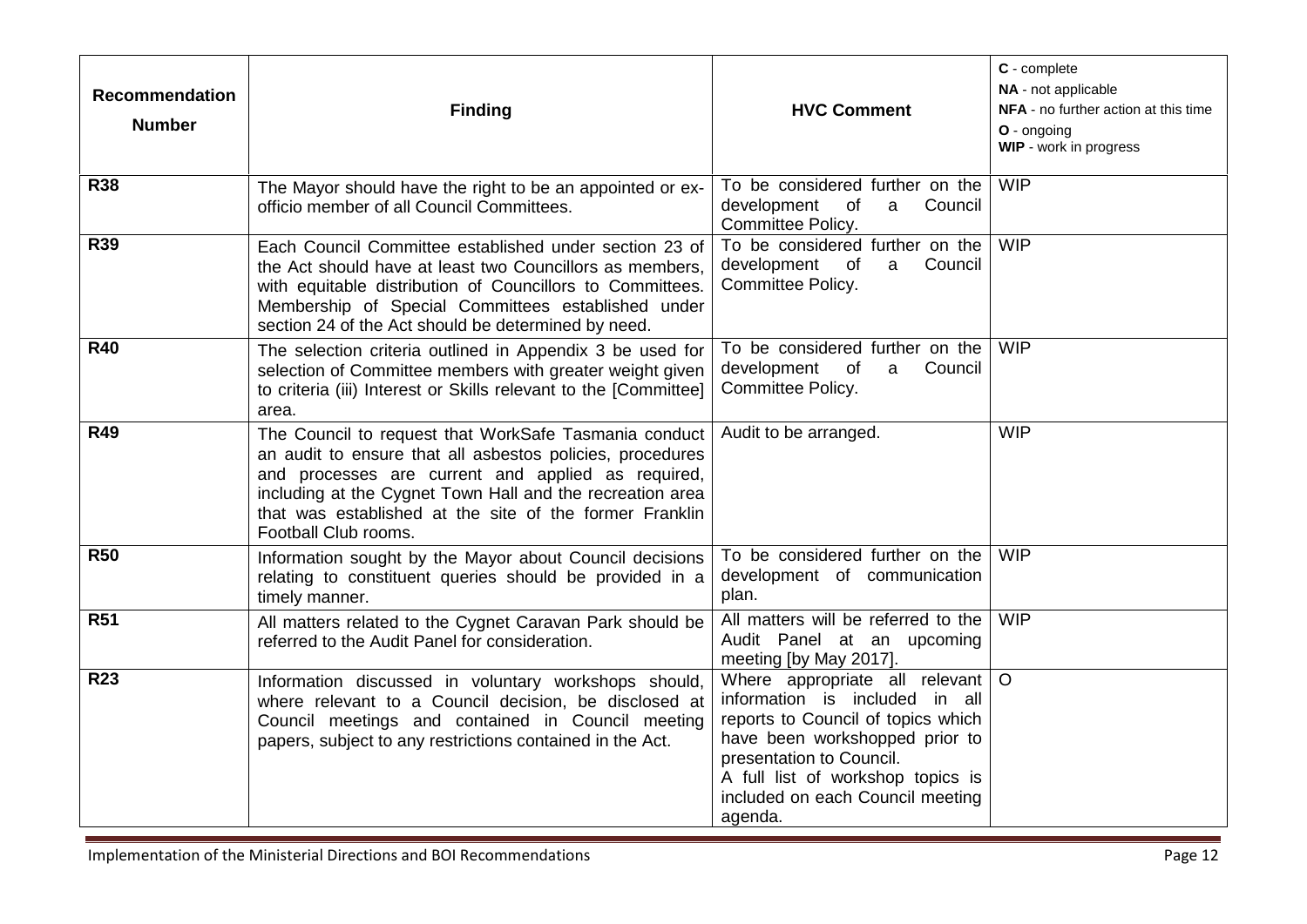| <b>Recommendation</b><br><b>Number</b> | <b>Finding</b>                                                                                                                                                                                                                                                                   | <b>HVC Comment</b>                                                                                                                                                                                                                                                               | C - complete<br>NA - not applicable<br>NFA - no further action at this time<br>O - ongoing<br>WIP - work in progress |
|----------------------------------------|----------------------------------------------------------------------------------------------------------------------------------------------------------------------------------------------------------------------------------------------------------------------------------|----------------------------------------------------------------------------------------------------------------------------------------------------------------------------------------------------------------------------------------------------------------------------------|----------------------------------------------------------------------------------------------------------------------|
| <b>R24</b>                             | The press and residents wanting to know the reasons for<br>decisions by individual Councillors should be referred to<br>the audio-recordings of Council meetings.                                                                                                                | Enquiries regarding decisions of<br>Council are referred to the audio<br>recordings that are posted on<br>Council's website.                                                                                                                                                     | $\circ$                                                                                                              |
| <b>R28</b>                             | The current policy on bullying and harassment be reviewed<br>on a regular basis.                                                                                                                                                                                                 | The policy was reviewed 10<br>October 2016 and will be regularly<br>reviewed in line with Fair Work<br>Act requirements. All staff are in<br>the process of undertaking<br>Bullying and Harassment training<br>as part of the new online induction<br>training offered to staff. | $\circ$                                                                                                              |
| <b>R29</b>                             | Senior management should proactively take steps to<br>provide a supportive environment where staff can safely<br>come forward with their complaints.                                                                                                                             | Various initiatives<br>have been<br>implemented<br>outlined<br>as<br>- in<br>Attachment 1.                                                                                                                                                                                       | $\circ$                                                                                                              |
| <b>R30</b>                             | In all instances, the Council's processes to resolve bullying<br>and harassment complaints should be followed. If a<br>complaint cannot be resolved through this process, the<br>complainant may refer it to WorkSafe Tasmania or other<br>relevant authority for investigation. | The policy was reviewed on 10<br>October 2016. The policy outlines<br>the process that can be taken.<br>The Council has a number of<br>Contact Officers available to<br>assist, as well as additional<br>Officers identified to undertake<br>training.                           | $\circ$                                                                                                              |
| <b>R31</b>                             | The application of the Council's policy on bullying and<br>harassment should be regularly monitored by Councillors<br>in accordance with section 28 of the Act.                                                                                                                  | Council adopted at it Special<br>Meeting of 11 August 2016 the<br>introduction of quarterly Human<br>Resources Unit reporting, this<br>continues to be in place with an<br>Annual Statement produced in<br>August each year.                                                     | $\circ$                                                                                                              |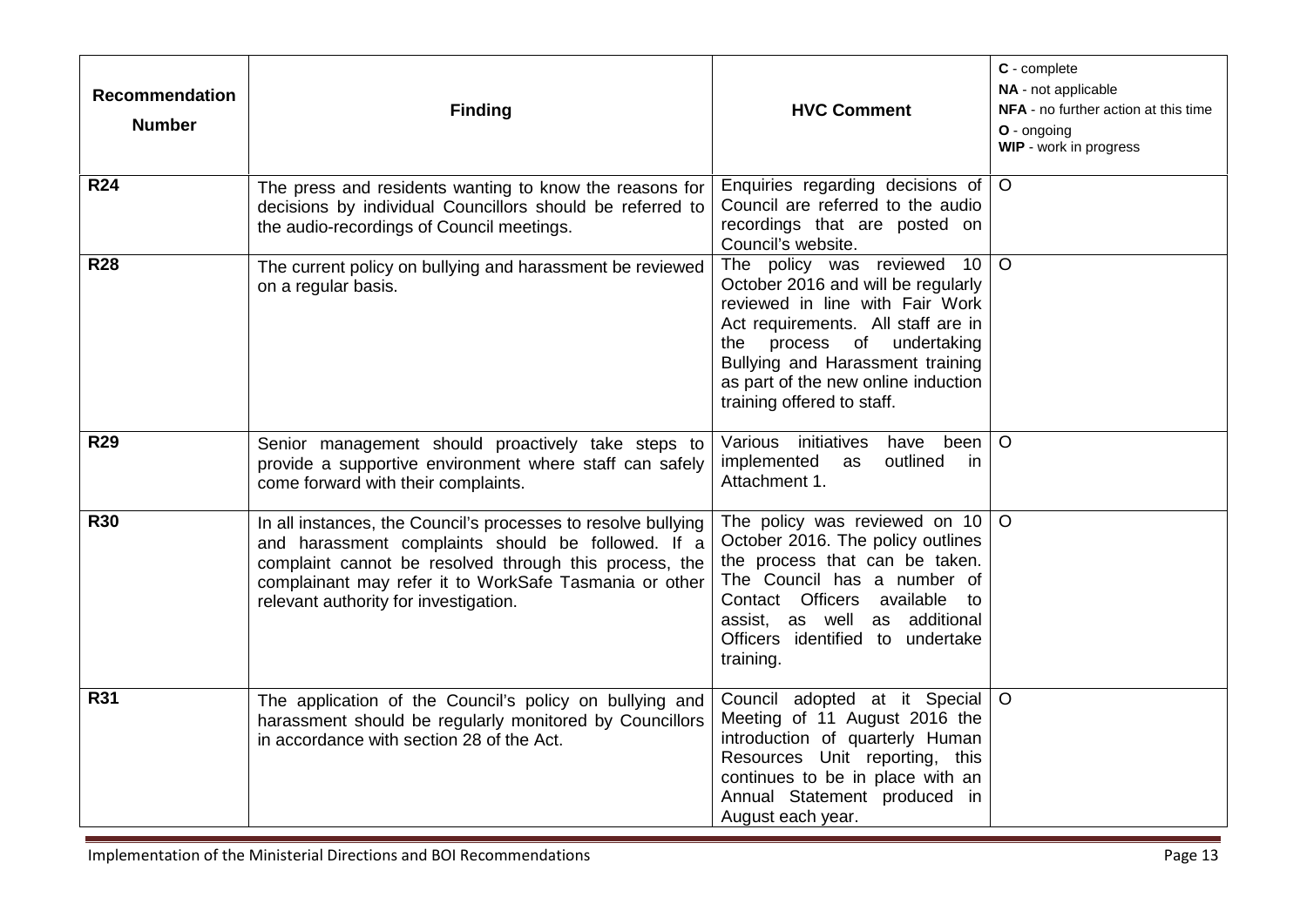| <b>Recommendation</b><br><b>Number</b> | <b>Finding</b>                                                                                                                                                                       | <b>HVC Comment</b>                                                                                                                                                                                                                                                                                                                                   | C - complete<br>NA - not applicable<br>NFA - no further action at this time<br>$O -$ ongoing<br>WIP - work in progress                                                                         |
|----------------------------------------|--------------------------------------------------------------------------------------------------------------------------------------------------------------------------------------|------------------------------------------------------------------------------------------------------------------------------------------------------------------------------------------------------------------------------------------------------------------------------------------------------------------------------------------------------|------------------------------------------------------------------------------------------------------------------------------------------------------------------------------------------------|
| <b>R34</b>                             | The Council develop a process for determining, monitoring<br>and reviewing the application of all HR policies at regular<br>intervals to ensure they are followed in every instance. | Human<br>to<br>resources<br>report<br>Council on a quarterly basis as<br>resolved by Council 11 August<br>2016.                                                                                                                                                                                                                                      | $\circ$                                                                                                                                                                                        |
| <b>R37</b>                             | Committee chairs to report to the Council on a regular<br>basis to ensure knowledge transfer.                                                                                        | Minutes of all meetings<br>are<br>circulated<br>to<br>all<br>Councillors/Commissioner.                                                                                                                                                                                                                                                               | $\circ$                                                                                                                                                                                        |
| R45                                    | A specific funding allocation should be identified in the<br>Council's annual budget to ensure the adequate<br>functioning of the Audit Panel.                                       | The funding allocation for the<br>Panel<br>is<br>specifically<br>Audit<br>identified in the budget.                                                                                                                                                                                                                                                  | $\circ$                                                                                                                                                                                        |
| <b>R47</b>                             | Ensure that the credit card policy is provided to all Council<br>credit card holders and approval processes are<br>accountable and transparent.                                      | All relevant policies are provided<br>to all credit card holders and all<br>transactions are<br>checked<br>to<br>ensure compliance with policies.<br>The Tasmanian Audit Office is<br>currently undertaking an audit of<br>all Council credit cards.<br>The<br>Council will consider and adopt<br>any required recommendations<br>from the findings. | $\circ$                                                                                                                                                                                        |
| <b>R52</b>                             | A process be developed whereby matters that can<br>potentially affect public safety and legal liability be afforded<br>a high priority in work allocation of the Council.            | Risk assessments are completed<br>on as needs basis and any action<br>taken where appropriate.                                                                                                                                                                                                                                                       | $\circ$<br>Suggested action: Public<br>safety and legal liability test<br>applied to issues raised with<br>council<br>so<br>appropriate<br>priority and action can be<br>taken by the Council. |
| <b>R54</b>                             | The Council continue to engage with the Environment<br>Protection Authority (EPA) in order to resolve the matter of<br>water quality for the Russell River.                          | The EPN issued by Council has<br>been revoked and since early<br>2008 the regulation of activities                                                                                                                                                                                                                                                   | $\circ$                                                                                                                                                                                        |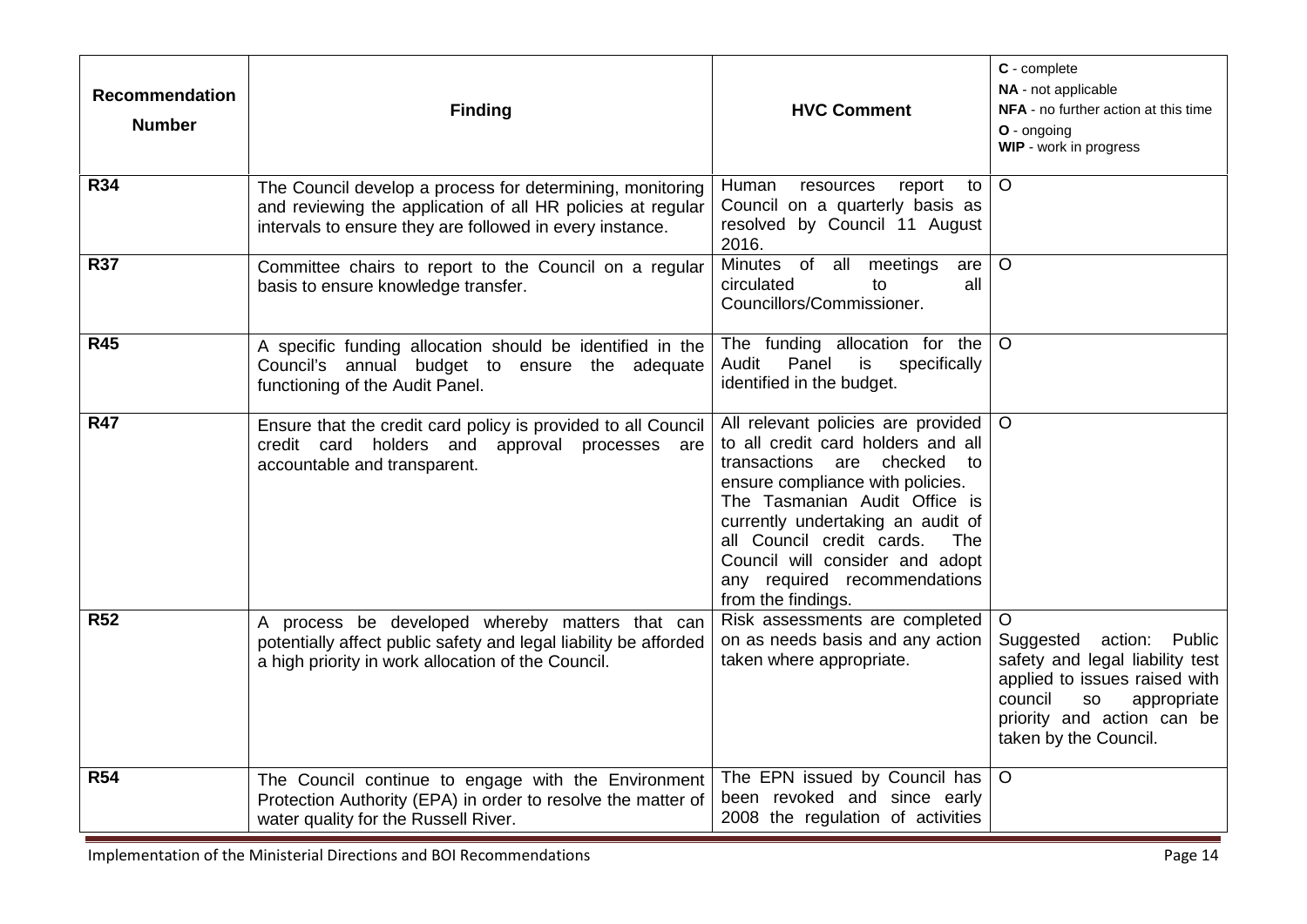| <b>Recommendation</b><br><b>Number</b> | <b>Finding</b>                                                                                                                                                                         | <b>HVC Comment</b>                                                                                                                                                                                                                                                                                                                          | C - complete<br>NA - not applicable<br>NFA - no further action at this time<br>O - ongoing<br>WIP - work in progress |
|----------------------------------------|----------------------------------------------------------------------------------------------------------------------------------------------------------------------------------------|---------------------------------------------------------------------------------------------------------------------------------------------------------------------------------------------------------------------------------------------------------------------------------------------------------------------------------------------|----------------------------------------------------------------------------------------------------------------------|
|                                        |                                                                                                                                                                                        | associated with the Hatchery at<br>Lonnavale has been conducted by<br>Government,<br>Tasmanian<br>the<br>Environment<br>the<br>currently<br>Authority<br>Protection<br>(EPA)<br>Division within the Department of<br>Primary Industries, Parks Water<br>and Environment.<br>Council continues to engage with<br>the EPA on this issue.      |                                                                                                                      |
| <b>R55</b>                             | The Council produce a regular Issues Progress Report to<br>review unresolved issues and communicate progress to<br>relevant stakeholders.                                              | Council<br>resolved<br>the I<br>implementation of the Current<br><b>Issues Status Report at a Special</b><br>Council meeting of 11 August<br>2016<br>Resolution<br>$\overline{\phantom{m}}$<br>No.<br>15.034/16*.<br>This report is updated each month<br>and is included on all agendas<br>commenced at Council meeting<br>11 August 2016. | $\circ$                                                                                                              |
| R <sub>8</sub>                         | Should the Mayor and the GM be unable to develop an<br>appropriate Statement of Expectations, the Director of<br>Local Government is to assist the parties to develop the<br>document. | Refer to Ministerial Direction 1(b).                                                                                                                                                                                                                                                                                                        | <b>NFA</b>                                                                                                           |
| <b>R26</b>                             | Behavioural expectations relating to meeting conduct be<br>included in mandatory training for all Councillors.                                                                         | Consideration<br>of<br>mandatory<br>training is the responsibility of the<br>Tasmanian Government; however<br>Code of Conduct training is<br>included<br>in the<br>Councillor's<br>Induction Program.                                                                                                                                       | <b>NFA</b>                                                                                                           |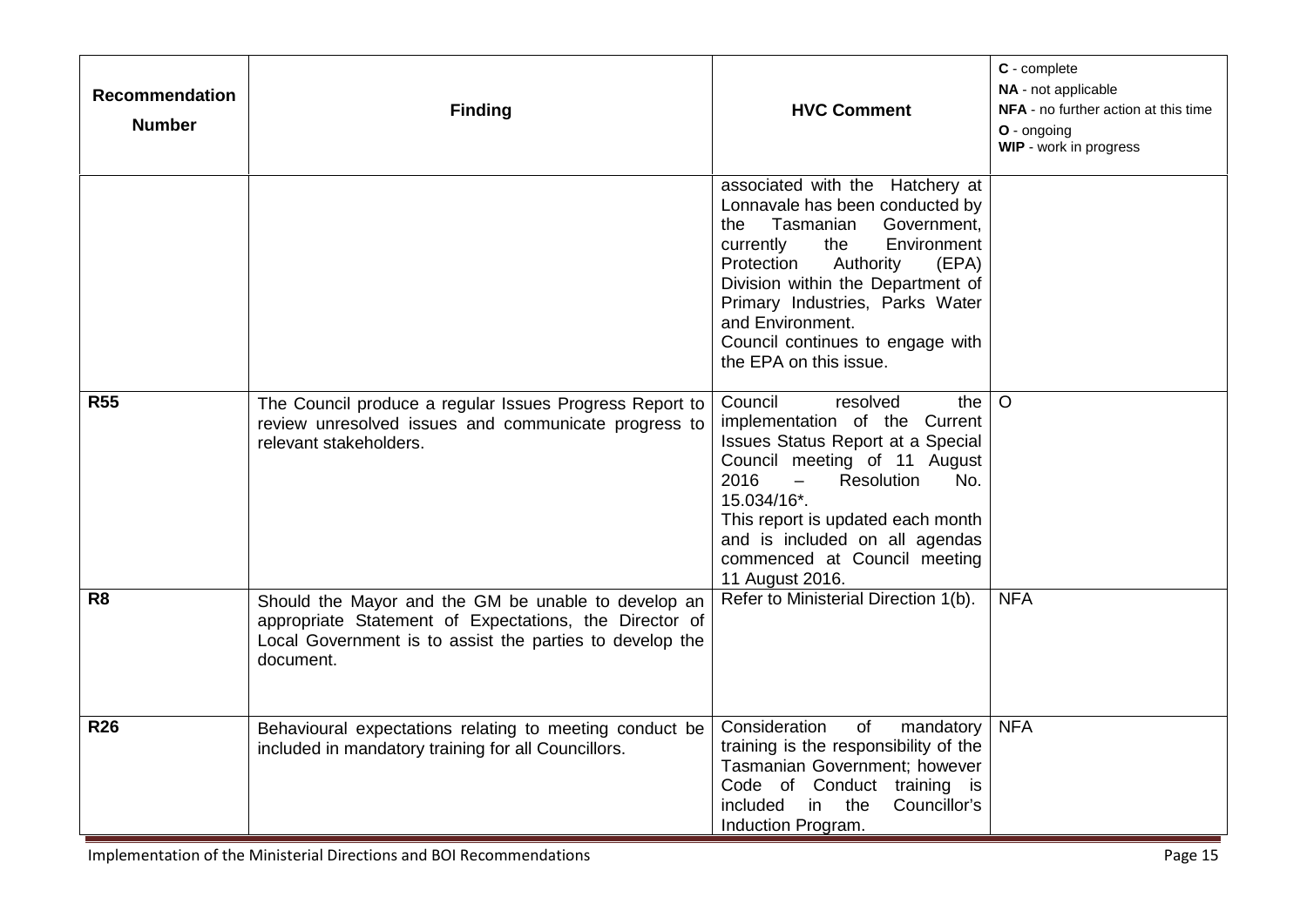| <b>Recommendation</b><br><b>Number</b> | <b>Finding</b>                                                                                                                                                                                                                                                                              | <b>HVC Comment</b>                                                                                                                                                                                                                                        | C - complete<br>NA - not applicable<br>NFA - no further action at this time<br>O - ongoing<br>WIP - work in progress |
|----------------------------------------|---------------------------------------------------------------------------------------------------------------------------------------------------------------------------------------------------------------------------------------------------------------------------------------------|-----------------------------------------------------------------------------------------------------------------------------------------------------------------------------------------------------------------------------------------------------------|----------------------------------------------------------------------------------------------------------------------|
| <b>R35</b>                             | Conflict of interest continues to be a significant part of<br>induction and training for all new Councillors in Tasmania.<br>The Board recommends that this training is made<br>mandatory.                                                                                                  | Consideration<br>of<br>mandatory<br>training is the responsibility of the<br>Tasmanian Government; however<br>this training is included in the<br>Councillor Induction Program.                                                                           | <b>NFA</b>                                                                                                           |
| <b>R53</b>                             | The Board recommends that, subject to confidentiality<br>requirements, once the legal action is resolved, a full<br>account of the detail behind the failed investment in<br>collateralised debt obligations (CDOs) be made public by<br>the Council to inform the community on this issue. | No further action required until the<br>ongoing legal action is complete.                                                                                                                                                                                 | <b>NFA</b>                                                                                                           |
| <b>R11</b>                             | Council meetings should be audio-recorded and audio-<br>recordings made accessible to the public.                                                                                                                                                                                           | Audio<br>recording<br>of<br>Ordinary<br>Council meetings commenced on<br>25 November 2015 and have<br>continued since. Audio recordings<br>are available on the Council<br>website for a period of 6 months<br>and by request after the online<br>expiry. | $\mathsf{C}$                                                                                                         |
| <b>R36</b>                             | Disband the portfolio system and aggregate portfolio areas<br>into Committees established under section 23 and 24 of<br>the Act, as appropriate.                                                                                                                                            | Portfolio system discontinued at<br>Council meeting on 11 August<br>2016<br>Committees<br>and<br>determined.                                                                                                                                              | $\mathsf{C}$                                                                                                         |
| <b>R41</b>                             | The issue of land-use planning is included in councillors'<br>induction training.                                                                                                                                                                                                           | This training is included in the<br>Councillor Induction Program.                                                                                                                                                                                         | $\mathsf{C}$                                                                                                         |
| R43                                    | In accordance with section 10 of the Local Government<br>(Audit Panels) Order 2014, the Audit Panel determines its<br>own work plan, including processes.                                                                                                                                   | The Audit Panel independently<br>determines its own work plan in<br>accordance with its Charter                                                                                                                                                           | $\mathsf{C}$                                                                                                         |
| <b>R46</b>                             | For reasons of transparency and public confidence, and<br>given the high levels of public interest in this matter, the                                                                                                                                                                      | Council at a Special Council<br>meeting of 11 August 2016                                                                                                                                                                                                 | $\mathsf{C}$                                                                                                         |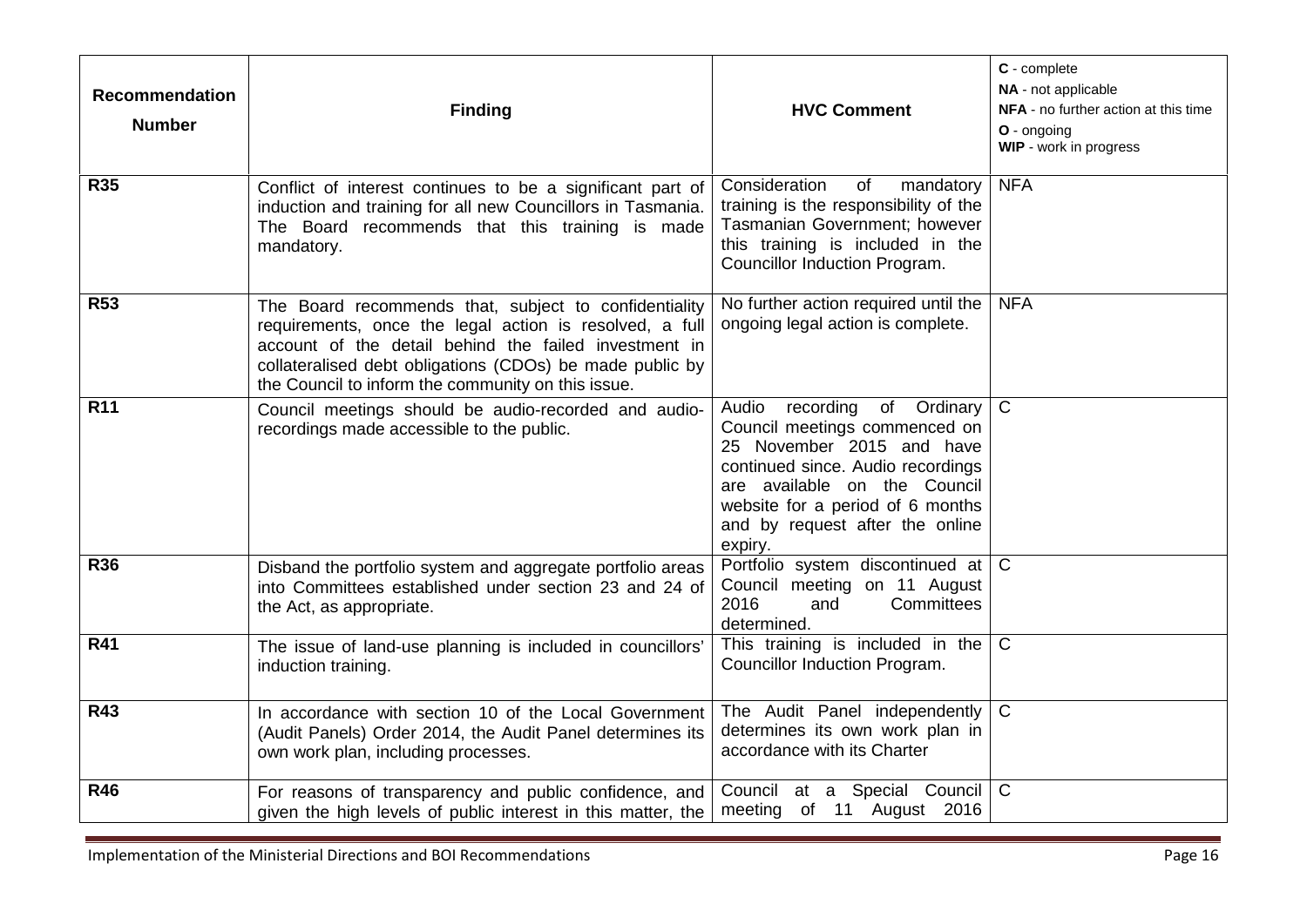| <b>Recommendation</b><br><b>Number</b> | <b>Finding</b>                                                                                                                                                                                                                                                                                          | <b>HVC Comment</b>                                                                                                                                                                                      | C - complete<br>NA - not applicable<br>NFA - no further action at this time<br>O - onaoina<br>WIP - work in progress                                       |
|----------------------------------------|---------------------------------------------------------------------------------------------------------------------------------------------------------------------------------------------------------------------------------------------------------------------------------------------------------|---------------------------------------------------------------------------------------------------------------------------------------------------------------------------------------------------------|------------------------------------------------------------------------------------------------------------------------------------------------------------|
|                                        | Council should make corporate credit card statements<br>publicly available for the past four financial years as soon<br>as practicable.                                                                                                                                                                 | resolved and released all credit<br>cards for the four year period $-$<br>Resolution No. 15.029/16*. Credit<br>card transactions are regularly<br>reported to the Council.                              |                                                                                                                                                            |
| <b>R44</b>                             | The Council's Audit Panel Charter should include a<br>provision to enable councillors to refer matters directly to<br>the Audit Panel.                                                                                                                                                                  | Council resolved to amend the<br>Audit Panel Charter at<br>an<br>Ordinary Council Meeting of 27<br><b>July 2016.</b><br>Amended Audit Panel Charter<br>adopted at the February 2017<br>Council meeting. | $\mathsf{C}$                                                                                                                                               |
| R <sub>1</sub>                         | Pursuant to section 226(1)(b) of the Act, the Minister<br>should recommend that the Governor by order dismiss the<br>councillors and appoint a Commissioner under section 231<br>of the Act to perform the functions of the Council.                                                                    | Not applicable to Council.                                                                                                                                                                              | <b>NA</b><br>[Note – recommendations<br>relating to actions for the<br>Minister or the Tasmanian<br>Government<br>are<br>not<br>applicable to the Council] |
| R <sub>2</sub>                         | A new election is not called for a minimum period of 12<br>months.                                                                                                                                                                                                                                      | Not applicable to Council.                                                                                                                                                                              | <b>NA</b>                                                                                                                                                  |
| R <sub>3</sub>                         | The question of whether the Minister should have the<br>power to dismiss a Council's General Manager should be<br>referred to the review of the Local Government Act 1993.                                                                                                                              | Not applicable to Council.                                                                                                                                                                              | $N_A$                                                                                                                                                      |
| R <sub>4</sub>                         | Pursuant to section 225(2) of the Act, the Minister should<br>direct the Council to:<br>(a) arrange mediation and formal conflict resolution with<br>regard to the key relationships between the Council, Mayor<br>and General Manager (GM);<br>(b) publicly commit to support and participate in these | Not applicable to Council.                                                                                                                                                                              | <b>NA</b>                                                                                                                                                  |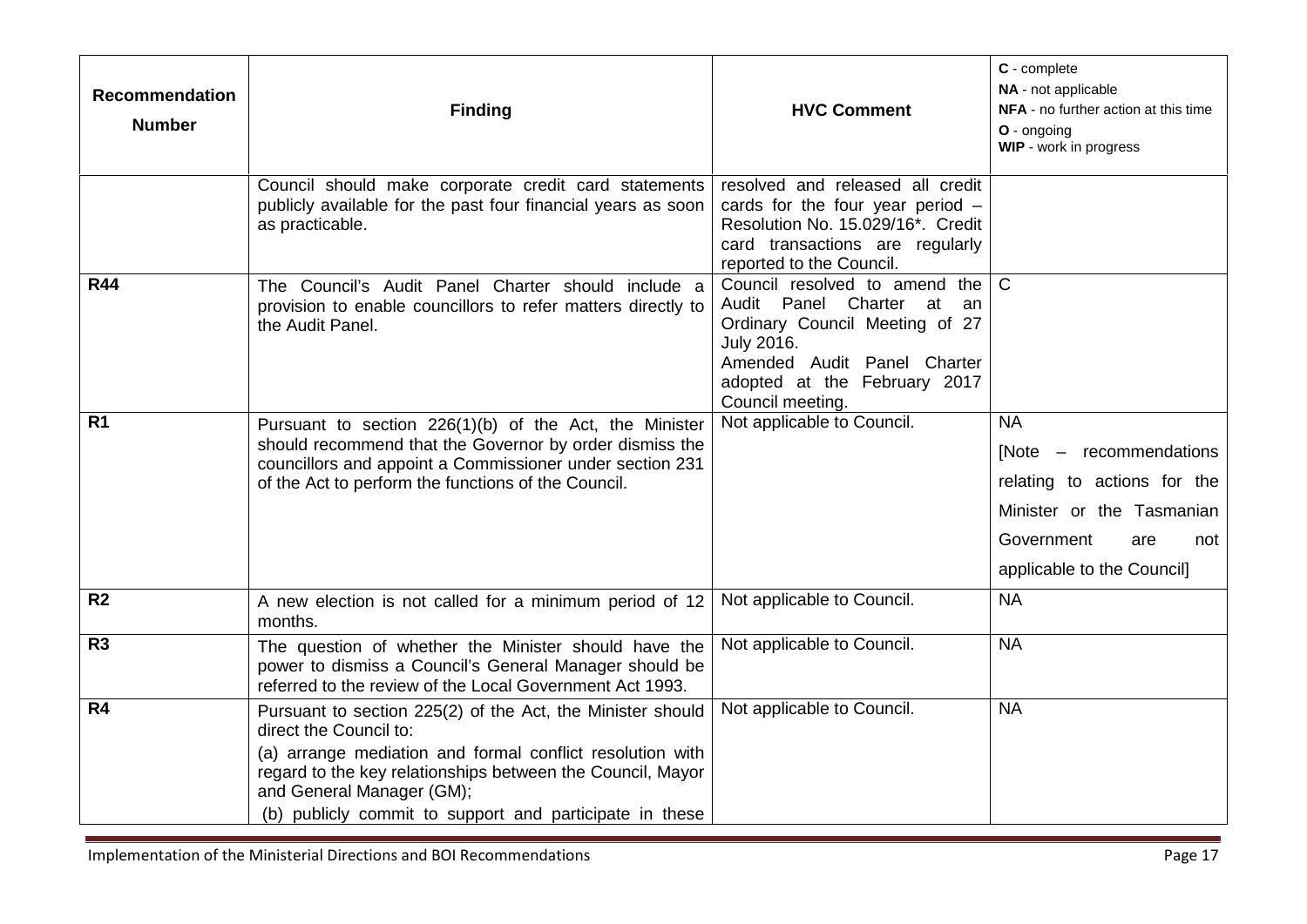| <b>Recommendation</b><br><b>Number</b> | <b>Finding</b>                                                                                                                                                                                                                                                                                                                                                                                                                                                                                                                                                                                                                                                                                                                                        | <b>HVC Comment</b>                       | C - complete<br>NA - not applicable<br>NFA - no further action at this time<br>O - ongoing<br>WIP - work in progress |
|----------------------------------------|-------------------------------------------------------------------------------------------------------------------------------------------------------------------------------------------------------------------------------------------------------------------------------------------------------------------------------------------------------------------------------------------------------------------------------------------------------------------------------------------------------------------------------------------------------------------------------------------------------------------------------------------------------------------------------------------------------------------------------------------------------|------------------------------------------|----------------------------------------------------------------------------------------------------------------------|
|                                        | processes in good faith;<br>(c) develop a Statement Of Expectations to govern the<br>relationship between the GM and Mayor, under the<br>direction of the Director of Local Government;<br>(d) request that the Director of Local Government develop<br>a set of indicators against which to assess whether key<br>council relationships are functional;<br>(e) take such steps as are necessary to ensure that the<br>Council meets the indicators developed under R4(d) within<br>six months, as assessed under R4(f); and<br>(f) arrange for its performance against the indicators to be<br>reviewed and assessed by the Director of Local<br>Government and reported to the Minister every three<br>months, for the life of the current Council. |                                          |                                                                                                                      |
| R <sub>5</sub>                         | If the Council fails to comply with any of recommendations<br>R4(a)-(c) within six months, or fails to meet key indicators<br>referred to in R4(d)-(f), then, pursuant to section 226(2) of<br>the Act, the Minister should recommend that the Governor<br>by order dismiss the councillors and appoint a<br>Commissioner under section 231 of the Act to perform the<br>functions of the Council until the next scheduled council<br>elections (October 2018).                                                                                                                                                                                                                                                                                       | Not applicable to Council.               | <b>NA</b>                                                                                                            |
| <b>R10</b>                             | When the Mayor's view differs from a council decision, his<br>view should be put on record in the Council's meeting<br>minutes.                                                                                                                                                                                                                                                                                                                                                                                                                                                                                                                                                                                                                       | Not applicable as of 10 October<br>2016. | <b>NA</b>                                                                                                            |
| <b>R14</b>                             | The broader application of a Mayor speaking only on<br>behalf of Council, and the use of audio-recordings for<br>Council meetings, should be referred to the review of the<br>Act.                                                                                                                                                                                                                                                                                                                                                                                                                                                                                                                                                                    | Not applicable to Council.               | <b>NA</b>                                                                                                            |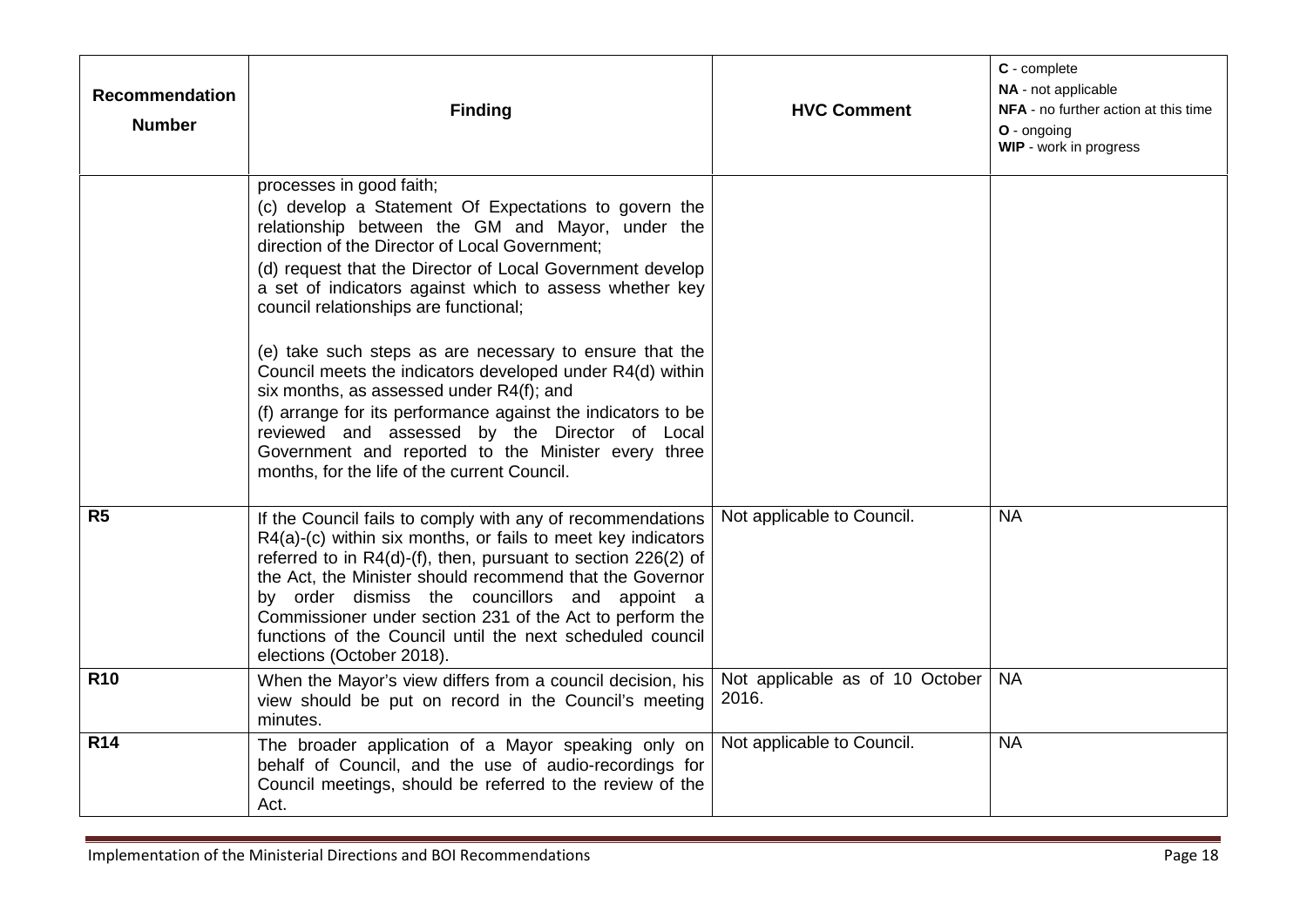| <b>Recommendation</b><br><b>Number</b> | <b>Finding</b>                                                                                                                                                                                                                                                                                               | <b>HVC Comment</b>                                                                                                                                                                                                                     | C - complete<br>NA - not applicable<br>NFA - no further action at this time<br>O - ongoing<br>WIP - work in progress |
|----------------------------------------|--------------------------------------------------------------------------------------------------------------------------------------------------------------------------------------------------------------------------------------------------------------------------------------------------------------|----------------------------------------------------------------------------------------------------------------------------------------------------------------------------------------------------------------------------------------|----------------------------------------------------------------------------------------------------------------------|
| <b>R15</b>                             | Consideration of additional legislative powers for Mayors of<br>Tasmanian Councils should be referred to the review of<br>the Act.                                                                                                                                                                           | Not applicable to Council.                                                                                                                                                                                                             | <b>NA</b>                                                                                                            |
| <b>R19</b>                             | Following the commencement of the new statewide Local<br>Government Code of Conduct, the Director of Local<br>Government prioritises the delivery of training to the Huon<br>Valley Council as soon as practicable.                                                                                          | The Local Government Division<br>provided Code of Conduct training<br>to the Council on 22 August 2016.<br>The Councillor Induction Program<br>includes training on the Code of<br>Conduct.                                            | <b>NA</b>                                                                                                            |
| <b>R22</b>                             | Regulations 15(2) and 15(8) of the Local Government<br>(Meeting Procedures) Regulations be referred to the<br>review of the Act to ensure that Councils maximise both<br>the use of open council to consider agenda items and the<br>public release of information considered in closed Council<br>meetings. | Not applicable to Council.                                                                                                                                                                                                             | <b>NA</b>                                                                                                            |
| <b>R25</b>                             | broader application, these transparency<br>and<br>For<br>accountability issues should be considered in the review of<br>the Act.                                                                                                                                                                             | Not applicable to Council.                                                                                                                                                                                                             | <b>NA</b>                                                                                                            |
| <b>R42</b>                             | Tourism-related concerns raised through the Inquiry's<br>submission process should be referred to the Joint<br>Huon/Kingborough Tourism Steering Committee or other<br>body, as appropriate.                                                                                                                 | Huon Valley Council has no<br>further role in the Huon Trail. The<br>Steering Committee has also<br>been disbanded and Council<br>contributes<br>promotional<br>to<br>undertaken<br>activities<br>by<br>Destination Southern Tasmania. | <b>NA</b>                                                                                                            |
| <b>R48</b>                             | The Director of Local Government investigate whether<br>there was a failure to declare a conflict of interest by the<br>Mayor and Councillor Wilson under section 48 of the Act;<br>and the GM under section 55 of the Act.                                                                                  | Not applicable to Council.                                                                                                                                                                                                             | <b>NA</b>                                                                                                            |